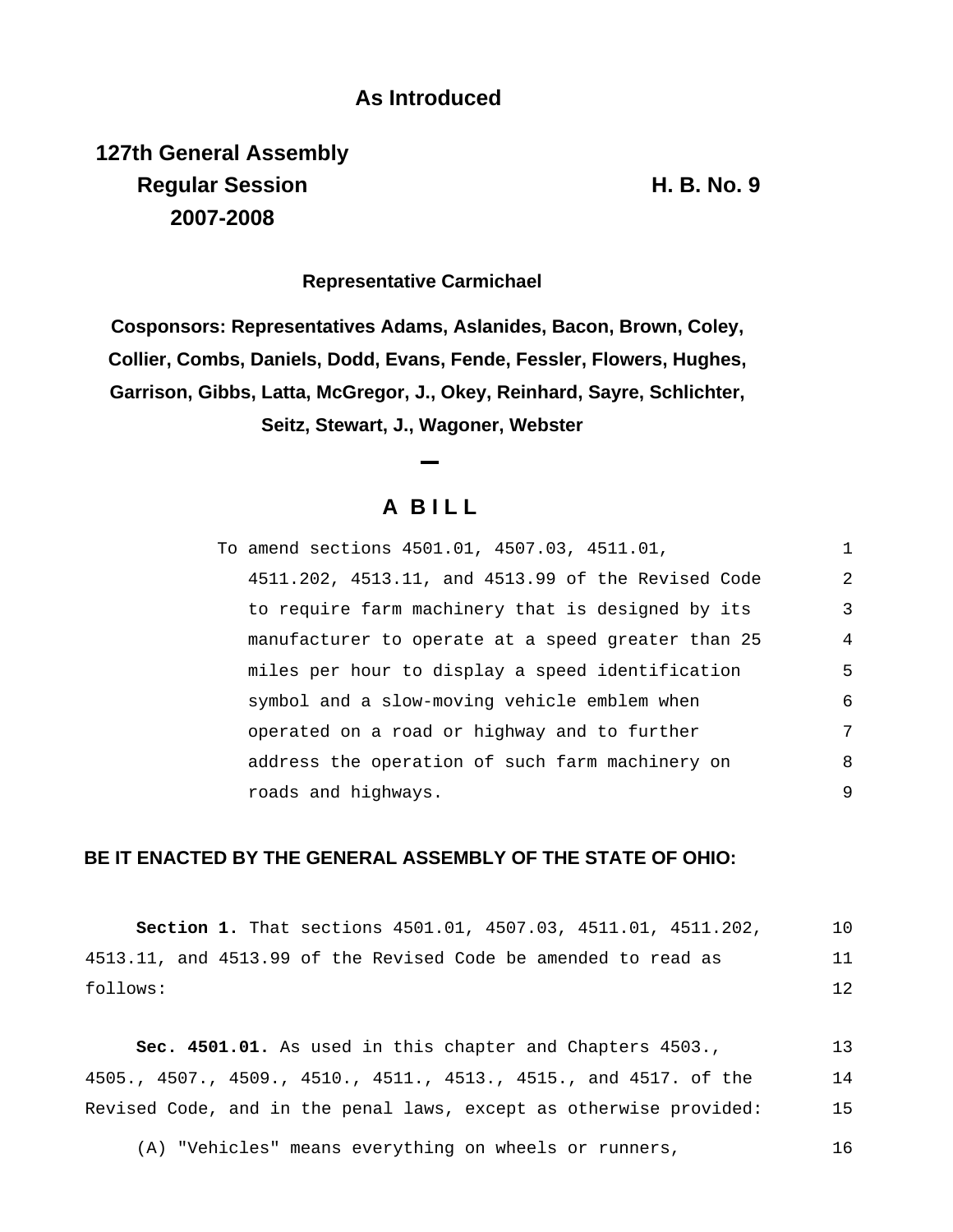including motorized bicycles, but does not mean electric personal assistive mobility devices, vehicles that are operated exclusively on rails or tracks or from overhead electric trolley wires, and vehicles that belong to any police department, municipal fire department, or volunteer fire department, or that are used by such a department in the discharge of its functions. 17 18 19 20 21 22

(B) "Motor vehicle" means any vehicle, including mobile homes and recreational vehicles, that is propelled or drawn by power other than muscular power or power collected from overhead electric trolley wires. "Motor vehicle" does not include utility vehicles as defined in division (VV) of this section, motorized bicycles, road rollers, traction engines, power shovels, power cranes, and other equipment used in construction work and not designed for or employed in general highway transportation, well-drilling machinery, ditch-digging machinery, farm machinery, trailers that are used to transport agricultural produce or agricultural production materials between a local place of storage or supply and the farm when drawn or towed on a public road or highway at a speed of twenty-five miles per hour or less, threshing machinery, hay-baling machinery, corn sheller, hammermill and agricultural tractors, machinery used in the production of horticultural, agricultural, and vegetable products, and trailers that are designed and used exclusively to transport a boat between a place of storage and a marina, or in and around a marina, when drawn or towed on a public road or highway for a distance of no more than ten miles and at a speed of twenty-five miles per hour or less. 23 24 25 26 27 28 29 30 31 32 33 34 35 36 37 38 39 40 41 42 43

(C) "Agricultural tractor" and "traction engine" mean any self-propelling vehicle that is designed or used for drawing other vehicles or wheeled machinery, but has no provisions for carrying loads independently of such other vehicles, and that is used principally for agricultural purposes. 44 45 46 47 48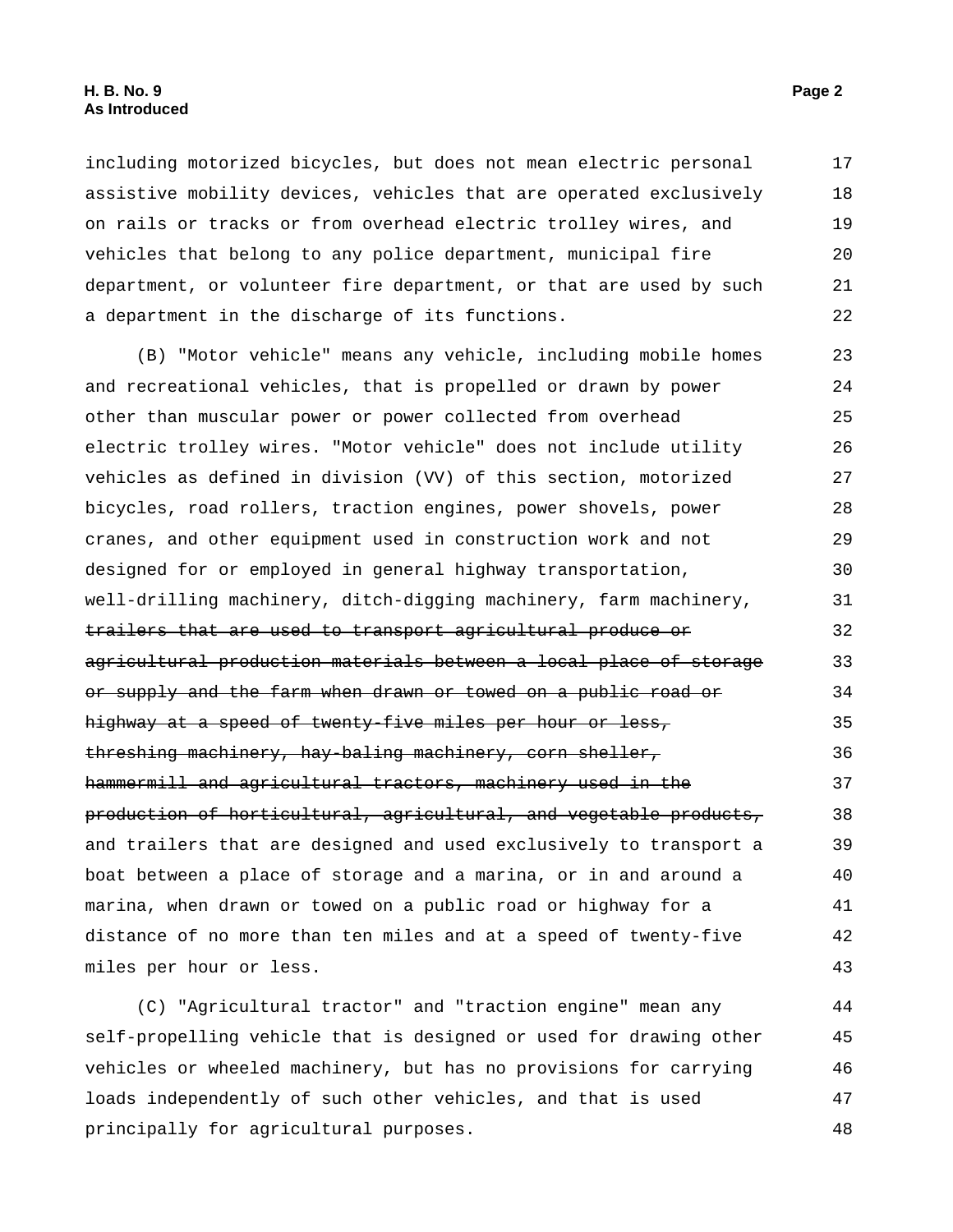#### **H. B. No. 9 Page 3 As Introduced**

(D) "Commercial tractor," except as defined in division (C) of this section, means any motor vehicle that has motive power and either is designed or used for drawing other motor vehicles, or is designed or used for drawing another motor vehicle while carrying a portion of the other motor vehicle or its load, or both. 49 50 51 52 53

(E) "Passenger car" means any motor vehicle that is designed and used for carrying not more than nine persons and includes any motor vehicle that is designed and used for carrying not more than fifteen persons in a ridesharing arrangement. 54 55 56 57

(F) "Collector's vehicle" means any motor vehicle or agricultural tractor or traction engine that is of special interest, that has a fair market value of one hundred dollars or more, whether operable or not, and that is owned, operated, collected, preserved, restored, maintained, or used essentially as a collector's item, leisure pursuit, or investment, but not as the owner's principal means of transportation. "Licensed collector's vehicle" means a collector's vehicle, other than an agricultural tractor or traction engine, that displays current, valid license tags issued under section 4503.45 of the Revised Code, or a similar type of motor vehicle that displays current, valid license tags issued under substantially equivalent provisions in the laws of other states. 58 59 60 61 62 63 64 65 66 67 68 69 70

(G) "Historical motor vehicle" means any motor vehicle that is over twenty-five years old and is owned solely as a collector's item and for participation in club activities, exhibitions, tours, parades, and similar uses, but that in no event is used for general transportation.

(H) "Noncommercial motor vehicle" means any motor vehicle, including a farm truck as defined in section 4503.04 of the Revised Code, that is designed by the manufacturer to carry a load of no more than one ton and is used exclusively for purposes other than engaging in business for profit. 76 77 78 79

80

71 72 73

74 75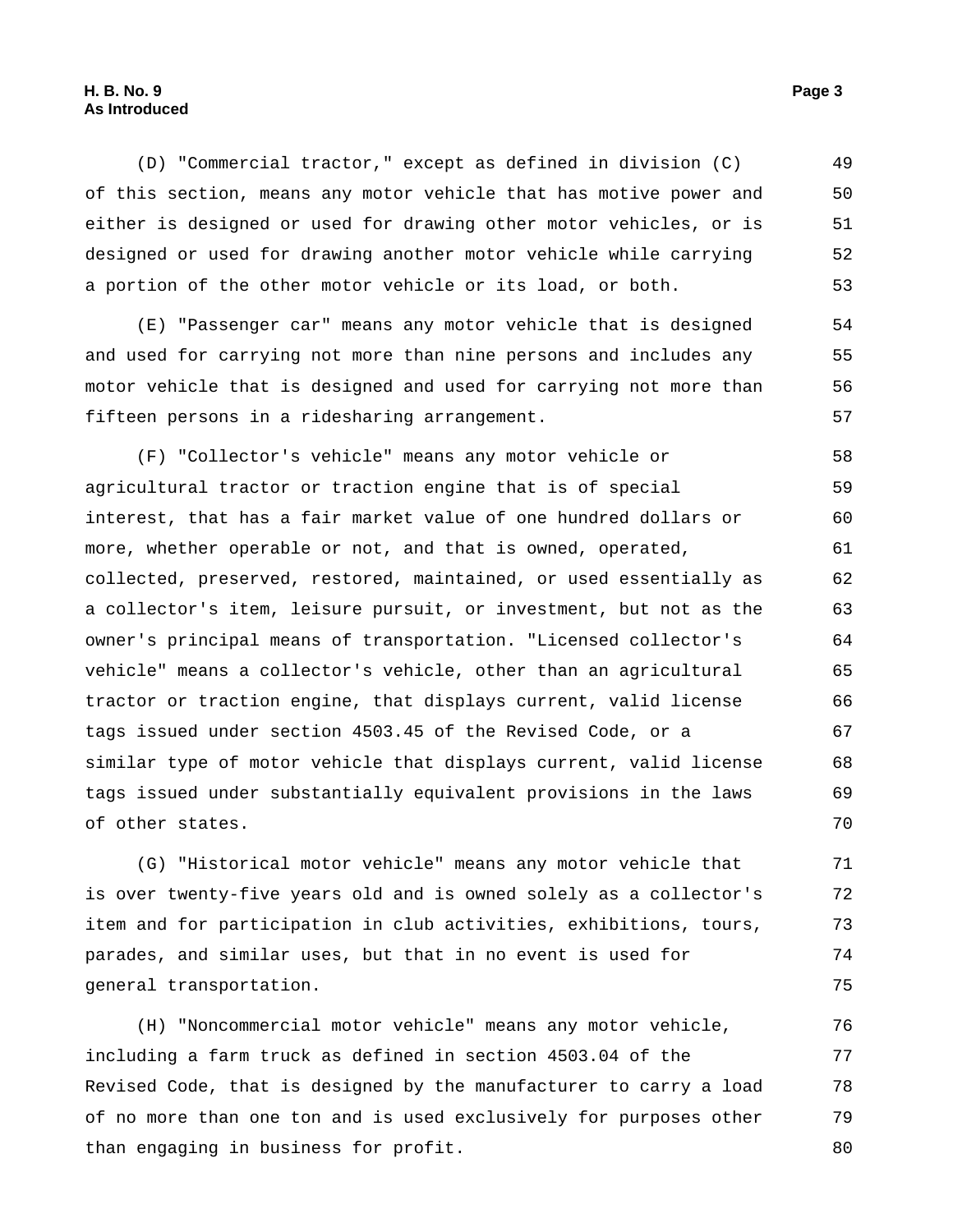#### **H. B. No. 9 Page 4 As Introduced**

(I) "Bus" means any motor vehicle that has motor power and is designed and used for carrying more than nine passengers, except any motor vehicle that is designed and used for carrying not more than fifteen passengers in a ridesharing arrangement. 81 82 83 84

(J) "Commercial car" or "truck" means any motor vehicle that has motor power and is designed and used for carrying merchandise or freight, or that is used as a commercial tractor. 85 86 87

(K) "Bicycle" means every device, other than a tricycle that is designed solely for use as a play vehicle by a child, that is propelled solely by human power upon which any person may ride, and that has either two tandem wheels, or one wheel in front and two wheels in the rear, any of which is more than fourteen inches in diameter. 88 89 90 91 92 93

(L) "Motorized bicycle" means any vehicle that either has two tandem wheels or one wheel in the front and two wheels in the rear, that is capable of being pedaled, and that is equipped with a helper motor of not more than fifty cubic centimeters piston displacement that produces no more than one brake horsepower and is capable of propelling the vehicle at a speed of no greater than twenty miles per hour on a level surface. 100

(M) "Trailer" means any vehicle without motive power that is designed or used for carrying property or persons wholly on its own structure and for being drawn by a motor vehicle, and includes any such vehicle that is formed by or operated as a combination of a semitrailer and a vehicle of the dolly type such as that commonly known as a trailer dolly, a vehicle used to transport agricultural produce or agricultural production materials between a local place of storage or supply and the farm when drawn or towed on a public road or highway at a speed greater than twenty-five miles per hour, and a vehicle that is designed and used exclusively to transport a boat between a place of storage and a marina, or in and around a marina, when drawn or towed on a 101 102 103 104 105 106 107 108 109 110 111 112

94

95 96

97 98 99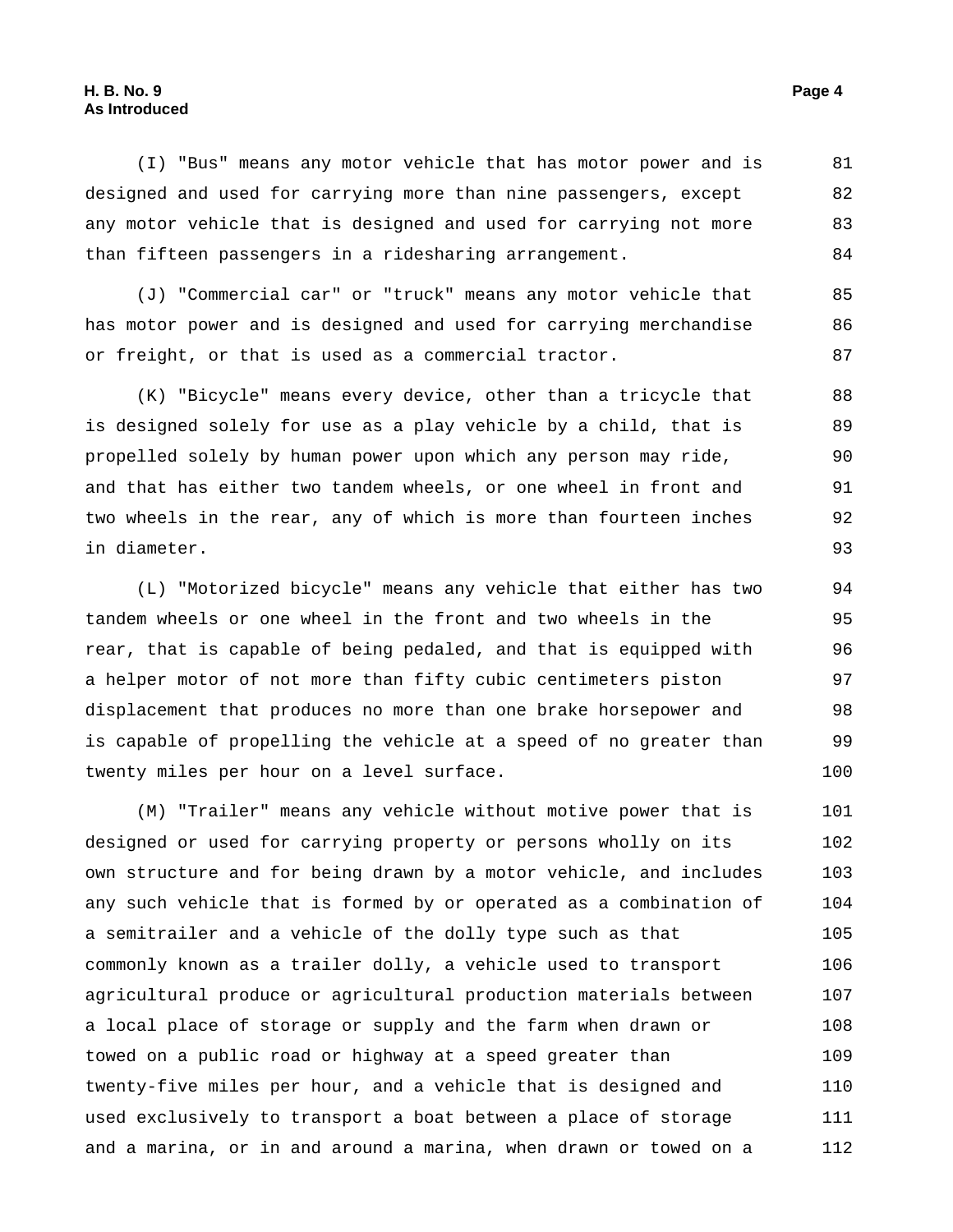public road or highway for a distance of more than ten miles or at a speed of more than twenty-five miles per hour. "Trailer" does not include a manufactured home or travel trailer. 113 114 115

(N) "Noncommercial trailer" means any trailer, except a travel trailer or trailer that is used to transport a boat as described in division (B) of this section, but, where applicable, includes a vehicle that is used to transport a boat as described in division (M) of this section, that has a gross weight of no more than three thousand pounds, and that is used exclusively for purposes other than engaging in business for a profit. 116 117 118 119 120 121 122

(O) "Mobile home" means a building unit or assembly of closed construction that is fabricated in an off-site facility, is more than thirty-five body feet in length or, when erected on site, is three hundred twenty or more square feet, is built on a permanent chassis, is transportable in one or more sections, and does not qualify as a manufactured home as defined in division  $(C)(4)$  of section 3781.06 of the Revised Code or as an industrialized unit as defined in division (C)(3) of section 3781.06 of the Revised Code. 123 124 125 126 127 128 129 130 131

(P) "Semitrailer" means any vehicle of the trailer type that does not have motive power and is so designed or used with another and separate motor vehicle that in operation a part of its own weight or that of its load, or both, rests upon and is carried by the other vehicle furnishing the motive power for propelling itself and the vehicle referred to in this division, and includes, for the purpose only of registration and taxation under those chapters, any vehicle of the dolly type, such as a trailer dolly, that is designed or used for the conversion of a semitrailer into a trailer. 132 133 134 135 136 137 138 139 140 141

(Q) "Recreational vehicle" means a vehicular portable structure that meets all of the following conditions: 142 143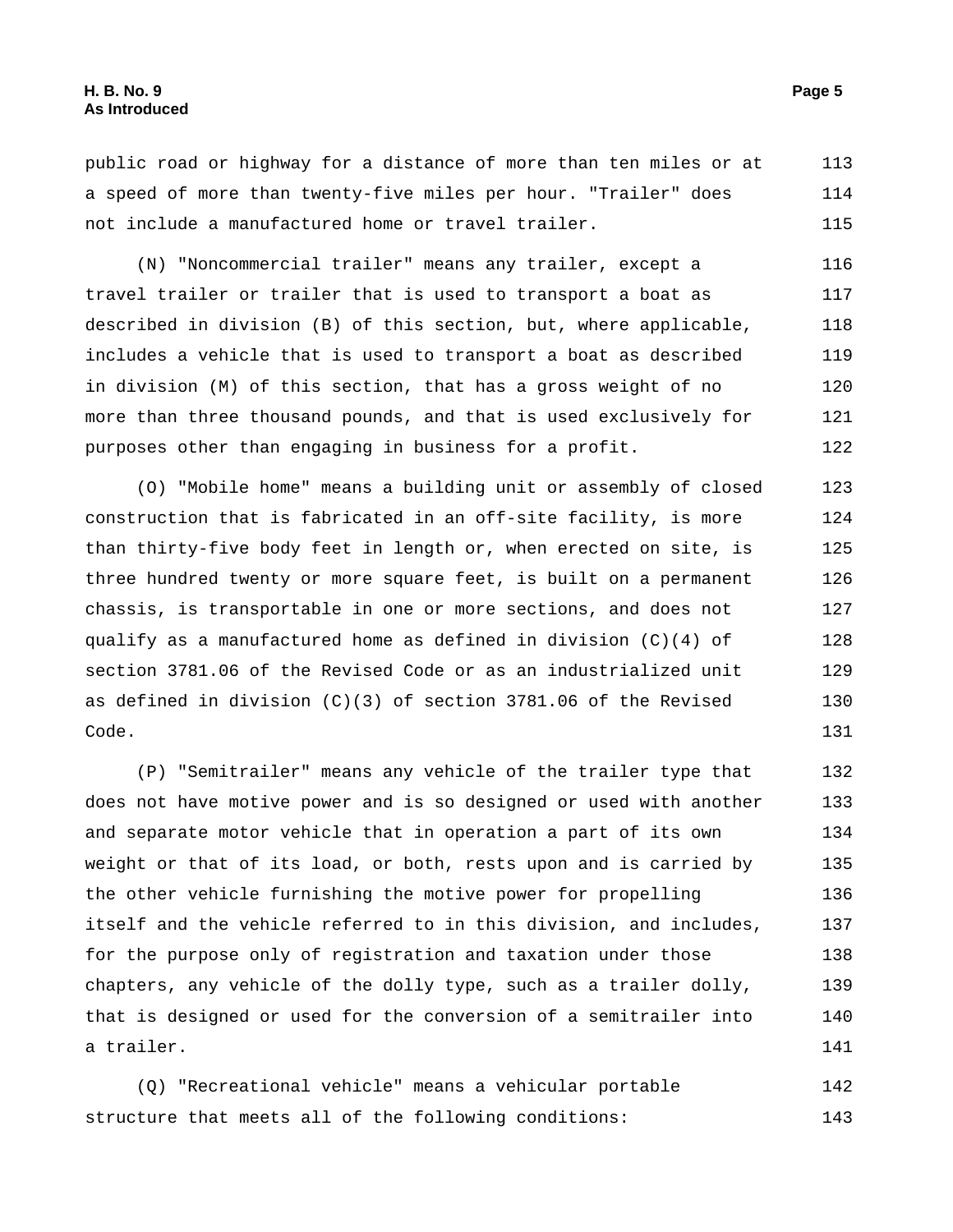| (1) It is designed for the sole purpose of recreational                   | 144        |
|---------------------------------------------------------------------------|------------|
| travel.                                                                   | 145        |
| (2) It is not used for the purpose of engaging in business                | 146        |
| for profit.                                                               | 147        |
| (3) It is not used for the purpose of engaging in intrastate<br>commerce. | 148<br>149 |
|                                                                           |            |
| (4) It is not used for the purpose of commerce as defined in              | 150        |
| 49 C.F.R. 383.5, as amended.                                              | 151        |
| (5) It is not regulated by the public utilities commission                | 152        |
| pursuant to Chapter 4919., 4921., or 4923. of the Revised Code.           | 153        |
| (6) It is classed as one of the following:                                | 154        |
| (a) "Travel trailer" means a nonself-propelled recreational               | 155        |
| vehicle that does not exceed an overall length of thirty-five             | 156        |
| feet, exclusive of bumper and tongue or coupling, and contains            | 157        |
| less than three hundred twenty square feet of space when erected          | 158        |
| on site. "Travel trailer" includes a tent-type fold-out camping           | 159        |
| trailer as defined in section 4517.01 of the Revised Code.                | 160        |
| (b) "Motor home" means a self-propelled recreational vehicle              | 161        |
| that has no fifth wheel and is constructed with permanently               | 162        |
| installed facilities for cold storage, cooking and consuming of           | 163        |
| food, and for sleeping.                                                   | 164        |
| (c) "Truck camper" means a nonself-propelled recreational                 | 165        |
| vehicle that does not have wheels for road use and is designed to         | 166        |
| be placed upon and attached to a motor vehicle. "Truck camper"            | 167        |
| does not include truck covers that consist of walls and a roof,           | 168        |

but do not have floors and facilities enabling them to be used as a dwelling. 169 170

(d) "Fifth wheel trailer" means a vehicle that is of such size and weight as to be movable without a special highway permit, that has a gross trailer area of four hundred square feet or less, 171 172 173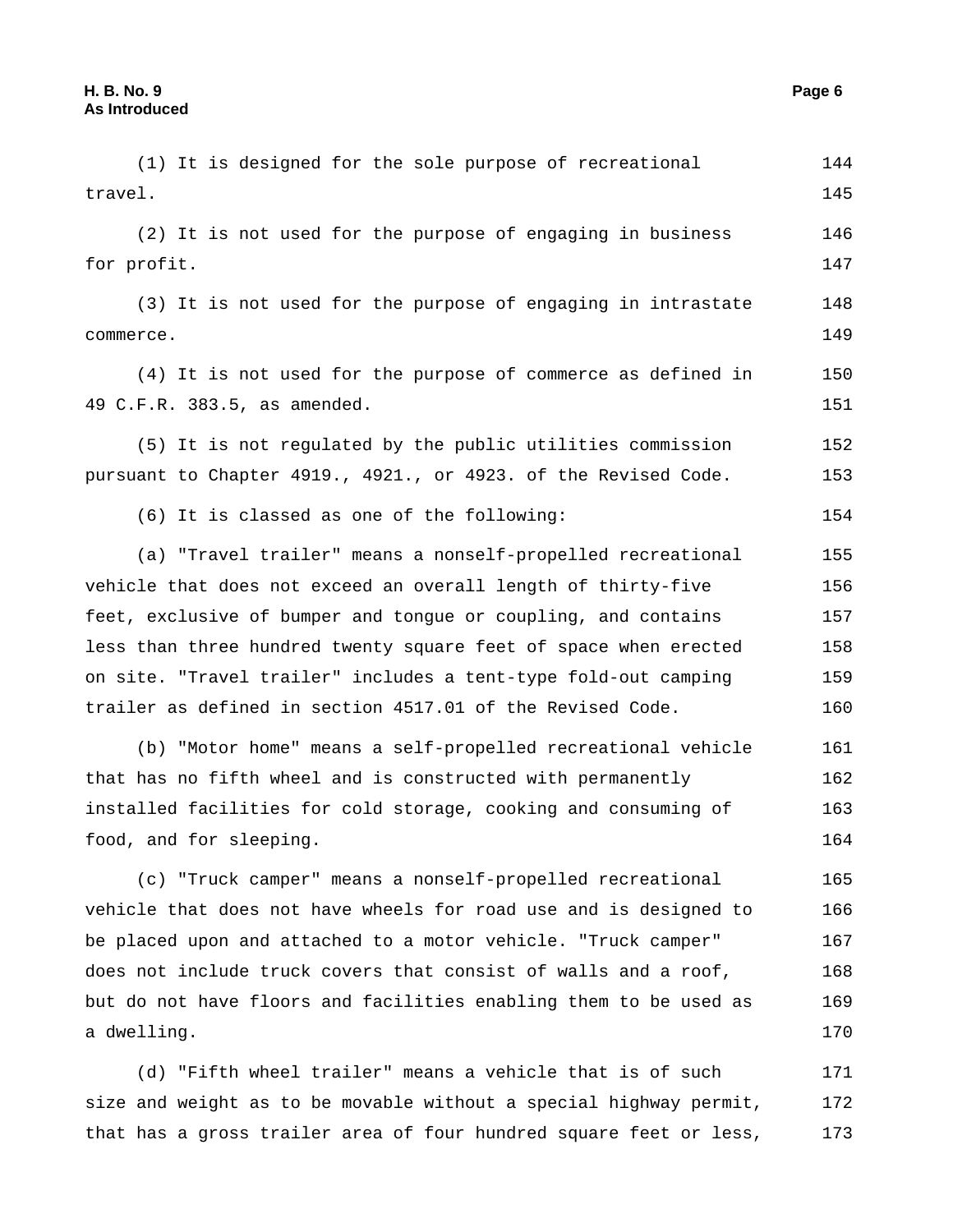that is constructed with a raised forward section that allows a bi-level floor plan, and that is designed to be towed by a vehicle equipped with a fifth-wheel hitch ordinarily installed in the bed of a truck. 174 175 176 177

(e) "Park trailer" means a vehicle that is commonly known as a park model recreational vehicle, meets the American national standard institute standard A119.5 (1988) for park trailers, is built on a single chassis, has a gross trailer area of four hundred square feet or less when set up, is designed for seasonal or temporary living quarters, and may be connected to utilities necessary for the operation of installed features and appliances. 178 179 180 181 182 183 184

(R) "Pneumatic tires" means tires of rubber and fabric or tires of similar material, that are inflated with air. 185 186

(S) "Solid tires" means tires of rubber or similar elastic material that are not dependent upon confined air for support of the load. 187 188 189

(T) "Solid tire vehicle" means any vehicle that is equipped with two or more solid tires. 190 191

(U) "Farm machinery" means all machines and tools that are used in the production, harvesting, and care of farm products, and includes trailers that are used to transport agricultural produce or agricultural production materials between a local place of storage or supply and the farm when drawn or towed on a public road or highway at a speed of twenty-five miles per hour or less, agricultural tractors, threshing machinery, hay-baling machinery, corn shellers, hammermills, and machinery used in the production of horticultural, agricultural, and vegetable products. 192 193 194 195 196 197 198 199 200

(V) "Owner" includes any person or firm, other than a manufacturer or dealer, that has title to a motor vehicle, except that, in sections 4505.01 to 4505.19 of the Revised Code, "owner" includes in addition manufacturers and dealers. 201 202 203 204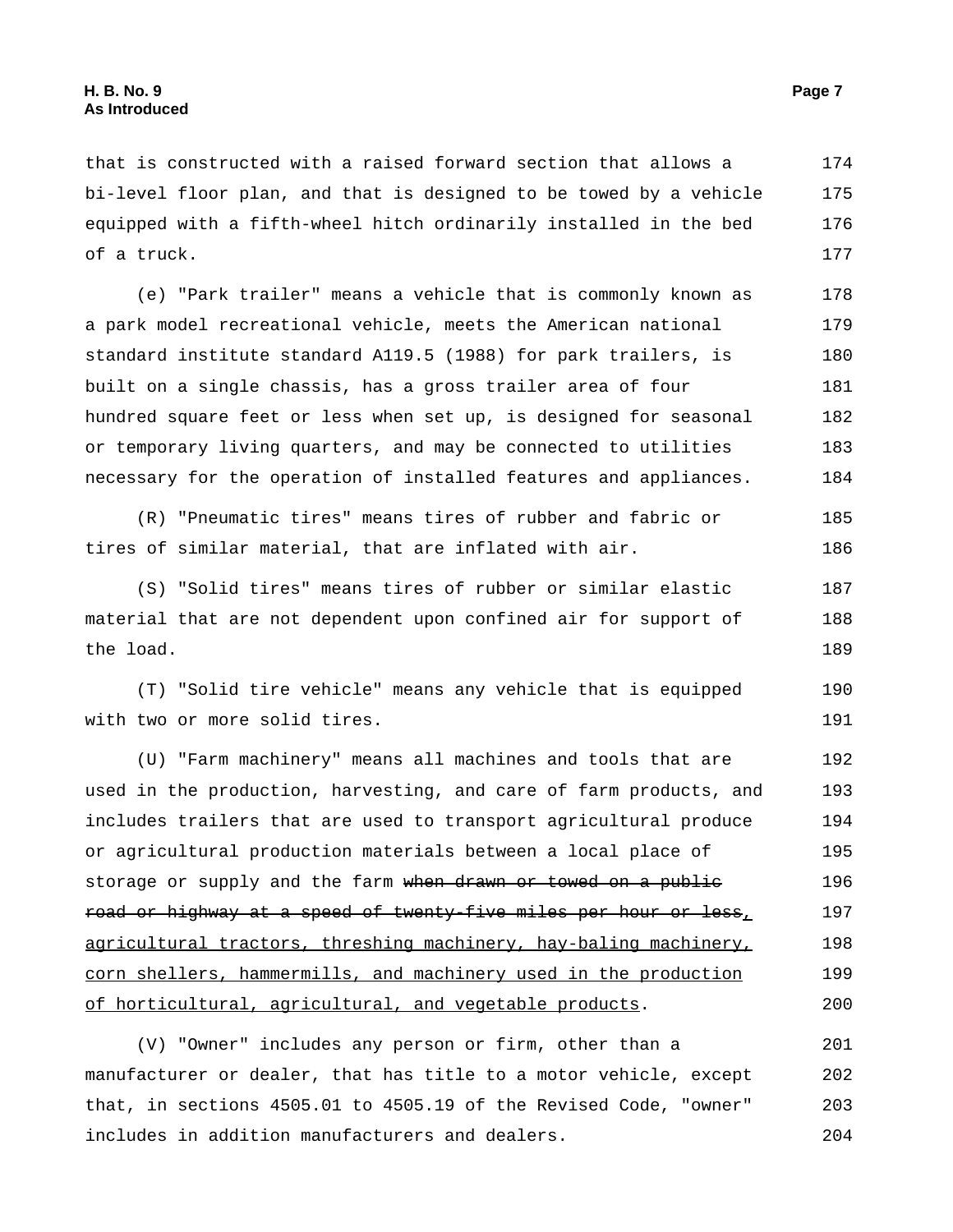(W) "Manufacturer" and "dealer" include all persons and firms that are regularly engaged in the business of manufacturing, selling, displaying, offering for sale, or dealing in motor vehicles, at an established place of business that is used exclusively for the purpose of manufacturing, selling, displaying, offering for sale, or dealing in motor vehicles. A place of business that is used for manufacturing, selling, displaying, offering for sale, or dealing in motor vehicles shall be deemed to be used exclusively for those purposes even though snowmobiles or all-purpose vehicles are sold or displayed for sale thereat, even though farm machinery is sold or displayed for sale thereat, or even though repair, accessory, gasoline and oil, storage, parts, service, or paint departments are maintained thereat, or, in any county having a population of less than seventy-five thousand at the last federal census, even though a department in a place of business is used to dismantle, salvage, or rebuild motor vehicles by means of used parts, if such departments are operated for the purpose of furthering and assisting in the business of manufacturing, selling, displaying, offering for sale, or dealing in motor vehicles. Places of business or departments in a place of business used to dismantle, salvage, or rebuild motor vehicles by means of using used parts are not considered as being maintained for the purpose of assisting or furthering the manufacturing, selling, displaying, and offering for sale or dealing in motor vehicles. 205 206 207 208 209 210 211 212 213 214 215 216 217 218 219 220 221 222 223 224 225 226 227 228 229

(X) "Operator" includes any person who drives or operates a motor vehicle upon the public highways. 230 231

(Y) "Chauffeur" means any operator who operates a motor vehicle, other than a taxicab, as an employee for hire; or any operator whether or not the owner of a motor vehicle, other than a taxicab, who operates such vehicle for transporting, for gain, compensation, or profit, either persons or property owned by 232 233 234 235 236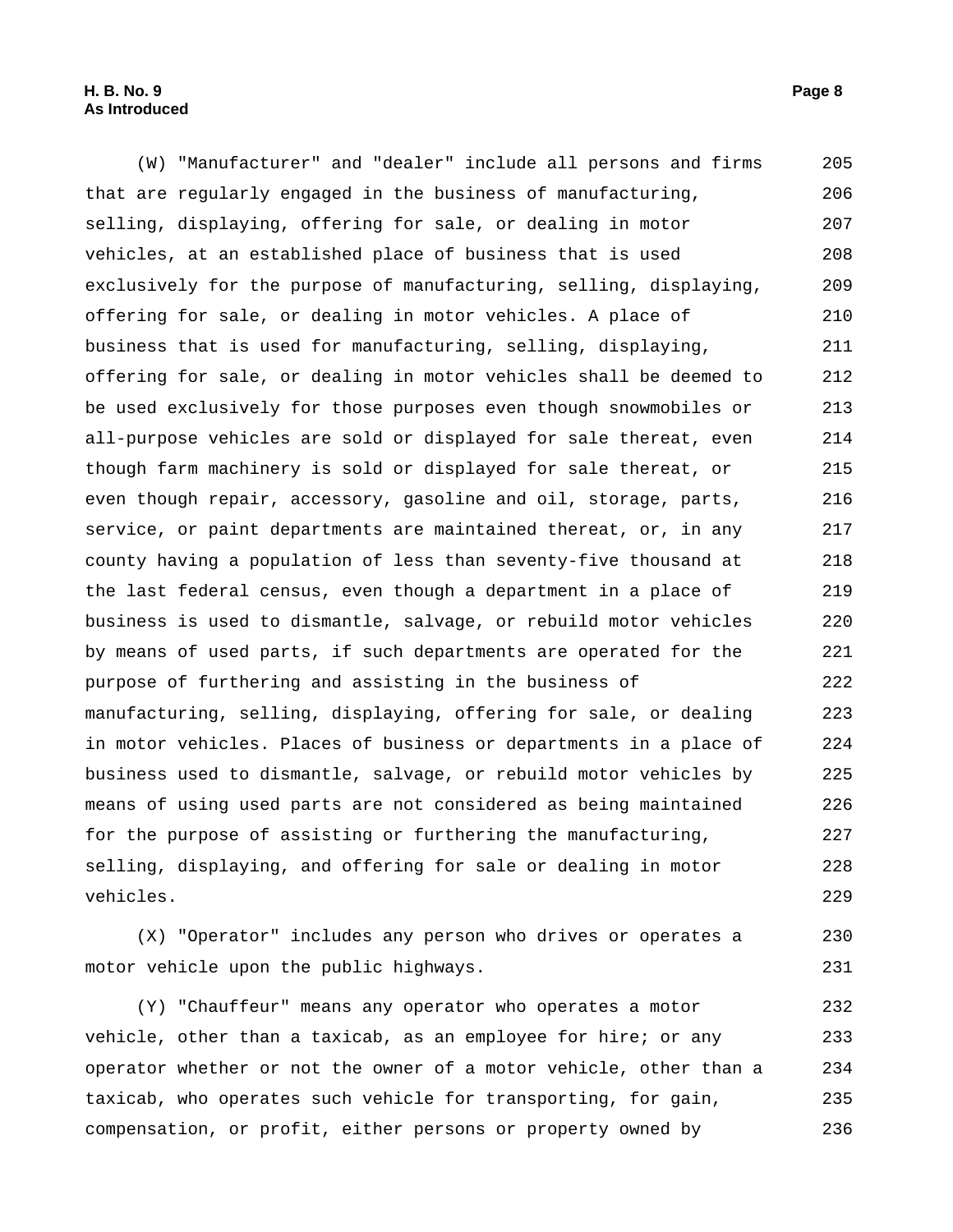another. Any operator of a motor vehicle who is voluntarily involved in a ridesharing arrangement is not considered an employee for hire or operating such vehicle for gain, compensation, or profit. 237 238 239 240

(Z) "State" includes the territories and federal districts of the United States, and the provinces of Canada. 241 242

(AA) "Public roads and highways" for vehicles includes all public thoroughfares, bridges, and culverts. 243 244

(BB) "Manufacturer's number" means the manufacturer's original serial number that is affixed to or imprinted upon the chassis or other part of the motor vehicle. 245 246 247

(CC) "Motor number" means the manufacturer's original number that is affixed to or imprinted upon the engine or motor of the vehicle. 248 249 250

(DD) "Distributor" means any person who is authorized by a motor vehicle manufacturer to distribute new motor vehicles to licensed motor vehicle dealers at an established place of business that is used exclusively for the purpose of distributing new motor vehicles to licensed motor vehicle dealers, except when the distributor also is a new motor vehicle dealer, in which case the distributor may distribute at the location of the distributor's licensed dealership. 251 252 253 254 255 256 257 258

(EE) "Ridesharing arrangement" means the transportation of persons in a motor vehicle where the transportation is incidental to another purpose of a volunteer driver and includes ridesharing arrangements known as carpools, vanpools, and buspools. 259 260 261 262

(FF) "Apportionable vehicle" means any vehicle that is used or intended for use in two or more international registration plan member jurisdictions that allocate or proportionally register vehicles, that is used for the transportation of persons for hire or designed, used, or maintained primarily for the transportation 263 264 265 266 267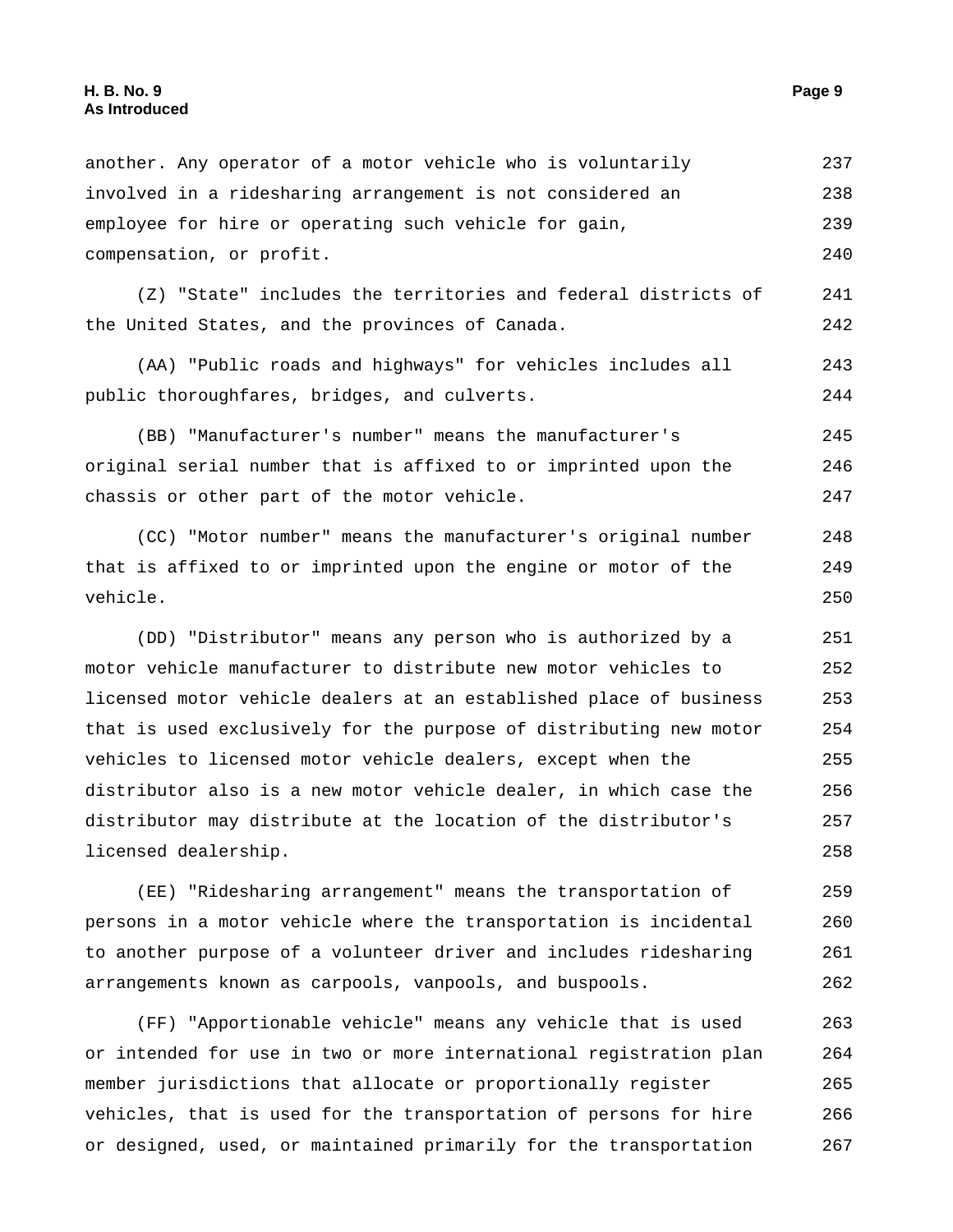of property, and that meets any of the following qualifications: 268

(1) Is a power unit having a gross vehicle weight in excess of twenty-six thousand pounds; 269 270

(2) Is a power unit having three or more axles, regardless of the gross vehicle weight; 271 272

(3) Is a combination vehicle with a gross vehicle weight in excess of twenty-six thousand pounds. 273 274

"Apportionable vehicle" does not include recreational vehicles, vehicles displaying restricted plates, city pick-up and delivery vehicles, buses used for the transportation of chartered parties, or vehicles owned and operated by the United States, this state, or any political subdivisions thereof. 275 276 277 278 279

(GG) "Chartered party" means a group of persons who contract as a group to acquire the exclusive use of a passenger-carrying motor vehicle at a fixed charge for the vehicle in accordance with the carrier's tariff, lawfully on file with the United States department of transportation, for the purpose of group travel to a specified destination or for a particular itinerary, either agreed upon in advance or modified by the chartered group after having left the place of origin. 280 281 282 283 284 285 286 287

(HH) "International registration plan" means a reciprocal agreement of member jurisdictions that is endorsed by the American association of motor vehicle administrators, and that promotes and encourages the fullest possible use of the highway system by authorizing apportioned registration of fleets of vehicles and recognizing registration of vehicles apportioned in member jurisdictions. 288 289 290 291 292 293 294

(II) "Restricted plate" means a license plate that has a restriction of time, geographic area, mileage, or commodity, and includes license plates issued to farm trucks under division (J) of section 4503.04 of the Revised Code. 295 296 297 298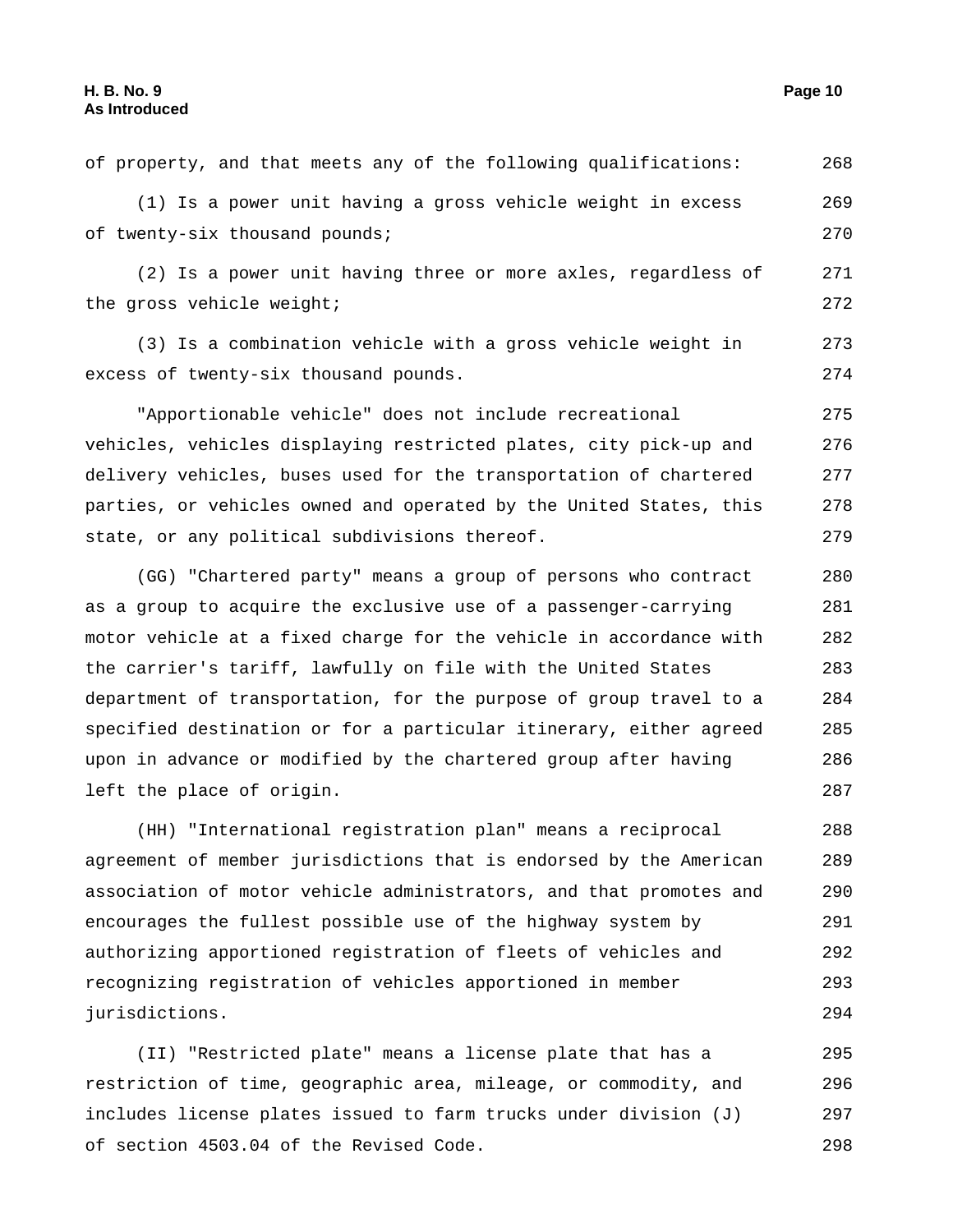#### **H. B. No. 9 Page 11 As Introduced**

(JJ) "Gross vehicle weight," with regard to any commercial car, trailer, semitrailer, or bus that is taxed at the rates established under section 4503.042 of the Revised Code, means the unladen weight of the vehicle fully equipped plus the maximum weight of the load to be carried on the vehicle. 299 300 301 302 303

(KK) "Combined gross vehicle weight" with regard to any combination of a commercial car, trailer, and semitrailer, that is taxed at the rates established under section 4503.042 of the Revised Code, means the total unladen weight of the combination of vehicles fully equipped plus the maximum weight of the load to be carried on that combination of vehicles. 304 305 306 307 308 309

(LL) "Chauffeured limousine" means a motor vehicle that is designed to carry nine or fewer passengers and is operated for hire on an hourly basis pursuant to a prearranged contract for the transportation of passengers on public roads and highways along a route under the control of the person hiring the vehicle and not over a defined and regular route. "Prearranged contract" means an agreement, made in advance of boarding, to provide transportation from a specific location in a chauffeured limousine at a fixed rate per hour or trip. "Chauffeured limousine" does not include any vehicle that is used exclusively in the business of funeral directing. 310 311 312 313 314 315 316 317 318 319 320

(MM) "Manufactured home" has the same meaning as in division (C)(4) of section 3781.06 of the Revised Code. 321 322

(NN) "Acquired situs," with respect to a manufactured home or a mobile home, means to become located in this state by the placement of the home on real property, but does not include the placement of a manufactured home or a mobile home in the inventory of a new motor vehicle dealer or the inventory of a manufacturer, remanufacturer, or distributor of manufactured or mobile homes. 323 324 325 326 327 328

(OO) "Electronic" includes electrical, digital, magnetic, 329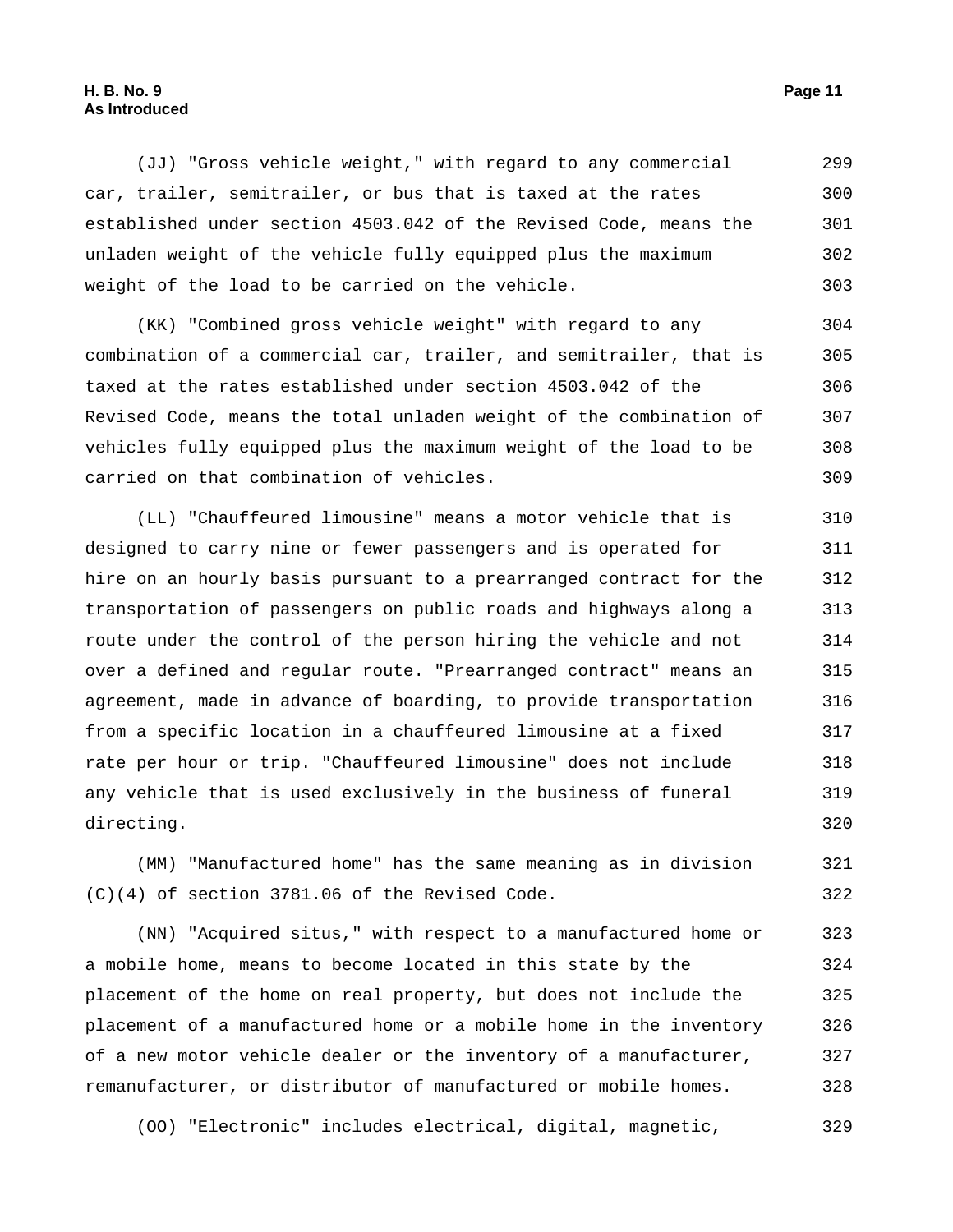| optical, electromagnetic, or any other form of technology that    | 330 |
|-------------------------------------------------------------------|-----|
| entails capabilities similar to these technologies.               | 331 |
| (PP) "Electronic record" means a record generated,                | 332 |
| communicated, received, or stored by electronic means for use in  | 333 |
| an information system or for transmission from one information    | 334 |
| system to another.                                                | 335 |
| (QQ) "Electronic signature" means a signature in electronic       | 336 |
| form attached to or logically associated with an electronic       | 337 |
| record.                                                           | 338 |
| (RR) "Financial transaction device" has the same meaning as       | 339 |
| in division (A) of section 113.40 of the Revised Code.            | 340 |
| (SS) "Electronic motor vehicle dealer" means a motor vehicle      | 341 |
| dealer licensed under Chapter 4517. of the Revised Code whom the  | 342 |
| registrar of motor vehicles determines meets the criteria         | 343 |
| designated in section 4503.035 of the Revised Code for electronic | 344 |
| motor vehicle dealers and designates as an electronic motor       | 345 |
| vehicle dealer under that section.                                | 346 |

(TT) "Electric personal assistive mobility device" means a self-balancing two non-tandem wheeled device that is designed to transport only one person, has an electric propulsion system of an average of seven hundred fifty watts, and when ridden on a paved level surface by an operator who weighs one hundred seventy pounds has a maximum speed of less than twenty miles per hour. 347 348 349 350 351 352

(UU) "Limited driving privileges" means the privilege to operate a motor vehicle that a court grants under section 4510.021 of the Revised Code to a person whose driver's or commercial driver's license or permit or nonresident operating privilege has been suspended. 353 354 355 356 357

(VV) "Utility vehicle" means a self-propelled vehicle designed with a bed, principally for the purpose of transporting material or cargo in connection with construction, agricultural, 358 359 360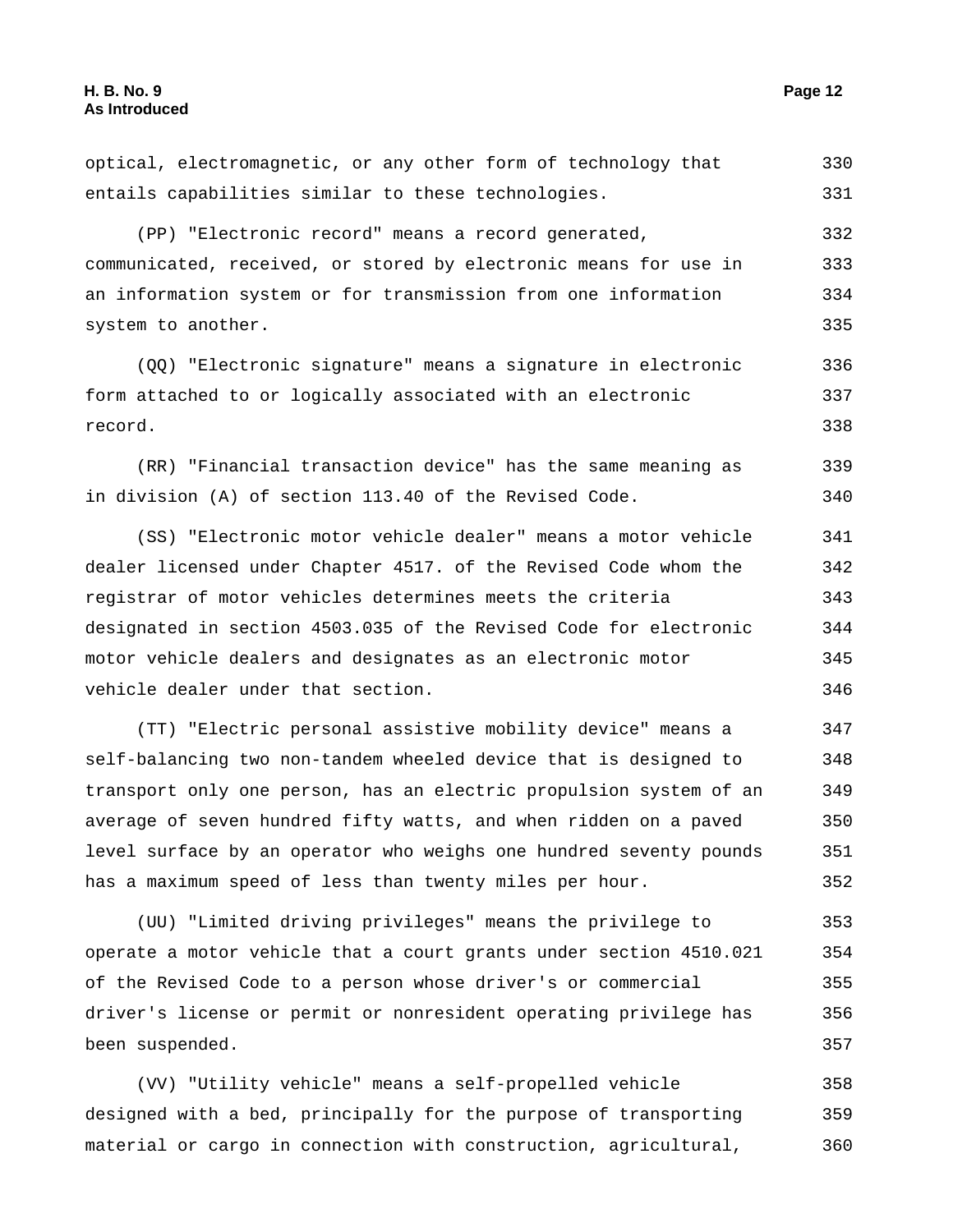forestry, grounds maintenance, lawn and garden, materials handling, or similar activities. 361 362

**Sec. 4507.03.** (A)(1) No person shall be required to obtain a driver's or commercial driver's license for the purpose of temporarily driving  $\Theta_{\mathcal{L}}$  operating, drawing, moving, or propelling a road roller<sub>7</sub> or road machinery, or any farm tractor or implement of husbandry, temporarily drawn, moved, or propelled upon the a street or highway. 363 364 365 366 367 368

(2) No person shall be required to obtain a driver's or commercial driver's license for the purpose of temporarily driving, operating, drawing, moving, or propelling any agricultural tractor or implement of husbandry upon a street or highway at a speed of twenty-five miles per hour or less. 369 370 371 372 373

(3) No person shall drive, operate, draw, move, or propel any agricultural tractor or implement of husbandry upon a street or highway at a speed greater than twenty-five miles per hour unless the person has a current, valid driver's or commercial driver's license. 374 375 376 377 378

(B) Every person on active duty in the military or naval forces of the United States, when furnished with a driver's permit and when operating an official motor vehicle in connection with such duty, is exempt from the license requirements of Chapters 4506. and 4507. of the Revised Code. 379 380 381 382 383

Every person on active duty in the military or naval forces of the United States or in service with the peace corps, volunteers in service to America, or the foreign service of the United States, is exempt from the license requirements of such sections for the period of his the person's active duty or service and for six months thereafter, provided such person was a licensee under such sections at the time he the person commenced such active duty or service. This section does not prevent such person 384 385 386 387 388 389 390 391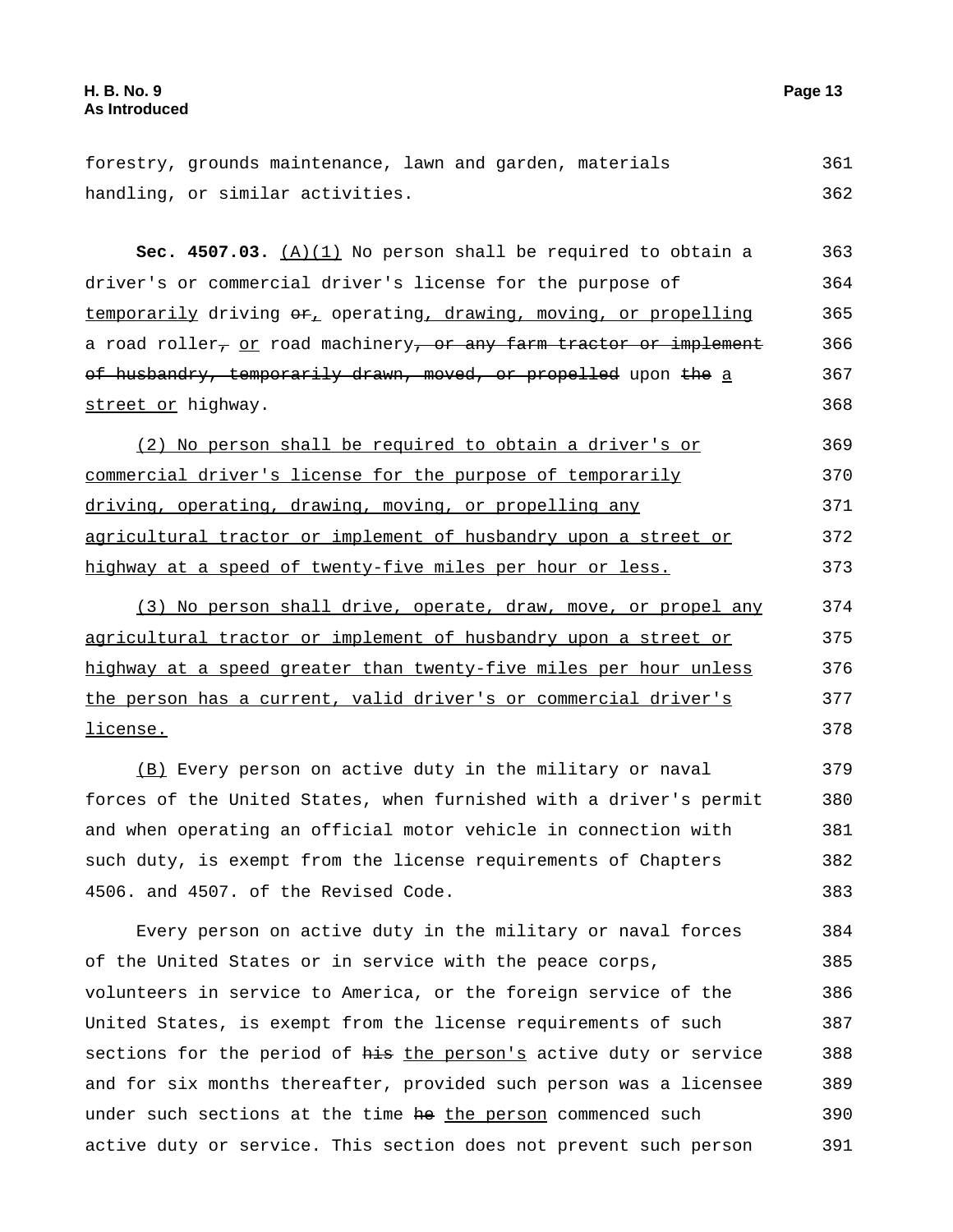| 4507.10 of the Revised Code, for the renewal of a driver's license            | 393 |
|-------------------------------------------------------------------------------|-----|
| or motorcycle operator's endorsement or as provided in section                | 394 |
| 4506.14 of the Revised Code for the renewal of a commercial                   | 395 |
| driver's license during the period of <del>his</del> the person's active duty | 396 |
| or service.                                                                   | 397 |
| (C) Whoever violates division (A)(3) of this section is                       | 398 |
| <u>guilty of a misdemeanor of the first degree.</u>                           | 399 |
|                                                                               |     |
| Sec. 4511.01. As used in this chapter and in Chapter 4513. of                 | 400 |
| the Revised Code:                                                             | 401 |
| (A) "Vehicle" means every device, including a motorized                       | 402 |
| bicycle, in, upon, or by which any person or property may be                  | 403 |
| transported or drawn upon a highway, except that "vehicle" does               | 404 |
| not include any motorized wheelchair, any electric personal                   | 405 |
| assistive mobility device, any device that is moved by power                  | 406 |
| collected from overhead electric trolley wires or that is used                | 407 |
| exclusively upon stationary rails or tracks, or any device, other             | 408 |
| than a bicycle, that is moved by human power.                                 | 409 |
| (B) "Motor vehicle" means every vehicle propelled or drawn by                 | 410 |
| power other than muscular power or power collected from overhead              | 411 |
| electric trolley wires, except motorized bicycles, road rollers,              | 412 |
| traction engines, power shovels, power cranes, and other equipment            | 413 |
| used in construction work and not designed for or employed in                 | 414 |
| general highway transportation, hole-digging machinery,                       | 415 |
| well-drilling machinery, ditch-digging machinery, farm machinery,             | 416 |
| <del>trailers used to transport agricultural produce or agricultural</del>    | 417 |
| production materials between a local place of storage or supply               | 418 |
| and the farm when drawn or towed on a street or highway at a speed            | 419 |
| of twenty five miles per hour or less, threshing machinery,                   | 420 |
| hay-baling machinery, agricultural tractors and machinery used in             | 421 |
|                                                                               |     |

from making an application, as provided in division (C) of section 392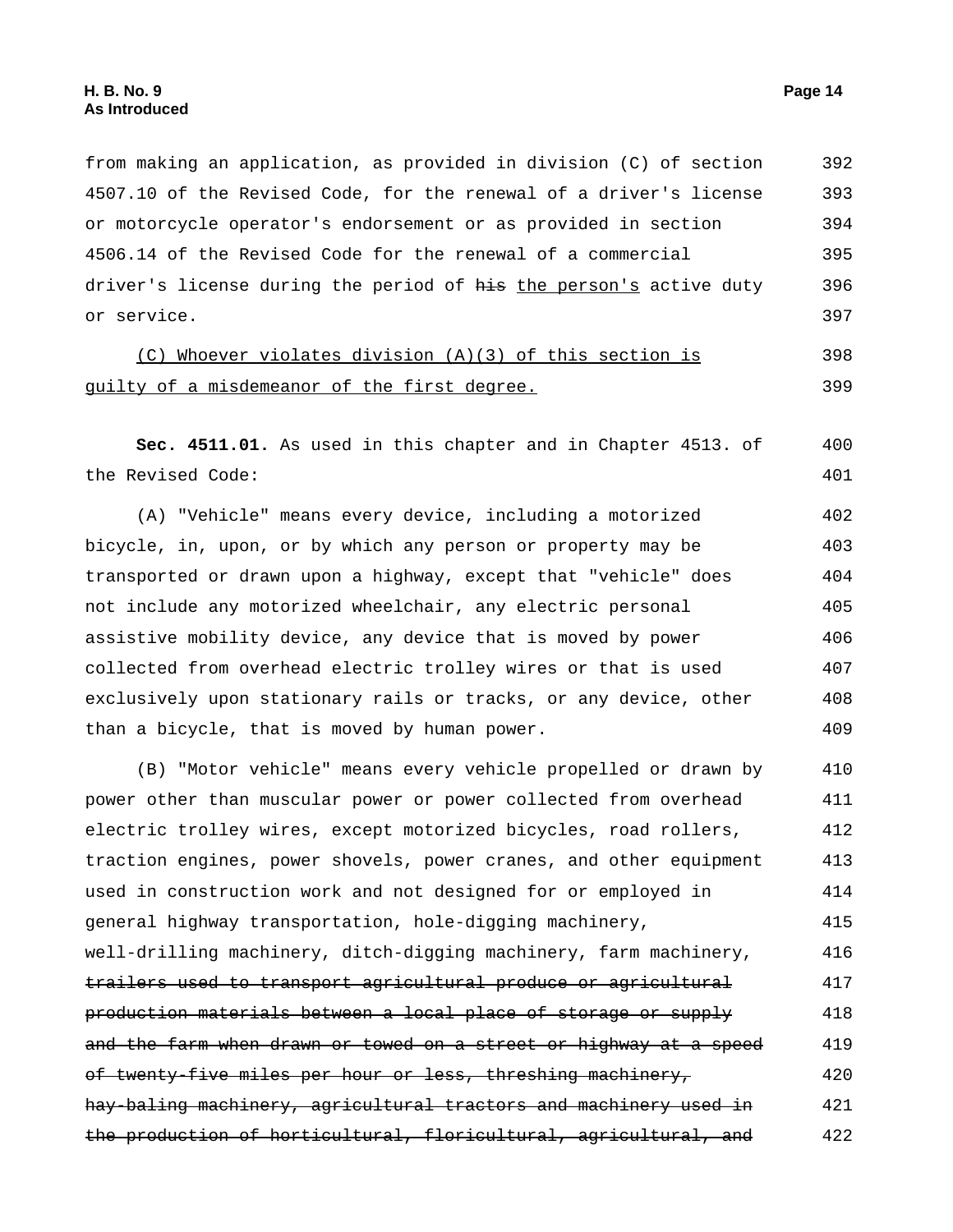vegetable products, and trailers designed and used exclusively to transport a boat between a place of storage and a marina, or in and around a marina, when drawn or towed on a street or highway for a distance of no more than ten miles and at a speed of twenty-five miles per hour or less. 423 424 425 426 427

(C) "Motorcycle" means every motor vehicle, other than a tractor, having a saddle for the use of the operator and designed to travel on not more than three wheels in contact with the ground, including, but not limited to, motor vehicles known as "motor-driven cycle," "motor scooter," or "motorcycle" without regard to weight or brake horsepower. 428 429 430 431 432 433

(D) "Emergency vehicle" means emergency vehicles of municipal, township, or county departments or public utility corporations when identified as such as required by law, the director of public safety, or local authorities, and motor vehicles when commandeered by a police officer. 434 435 436 437 438

(E) "Public safety vehicle" means any of the following: 439

(1) Ambulances, including private ambulance companies under contract to a municipal corporation, township, or county, and private ambulances and nontransport vehicles bearing license plates issued under section 4503.49 of the Revised Code; 440 441 442 443

(2) Motor vehicles used by public law enforcement officers or other persons sworn to enforce the criminal and traffic laws of the state; 444 445 446

(3) Any motor vehicle when properly identified as required by the director of public safety, when used in response to fire emergency calls or to provide emergency medical service to ill or injured persons, and when operated by a duly qualified person who is a member of a volunteer rescue service or a volunteer fire department, and who is on duty pursuant to the rules or directives of that service. The state fire marshal shall be designated by the 447 448 449 450 451 452 453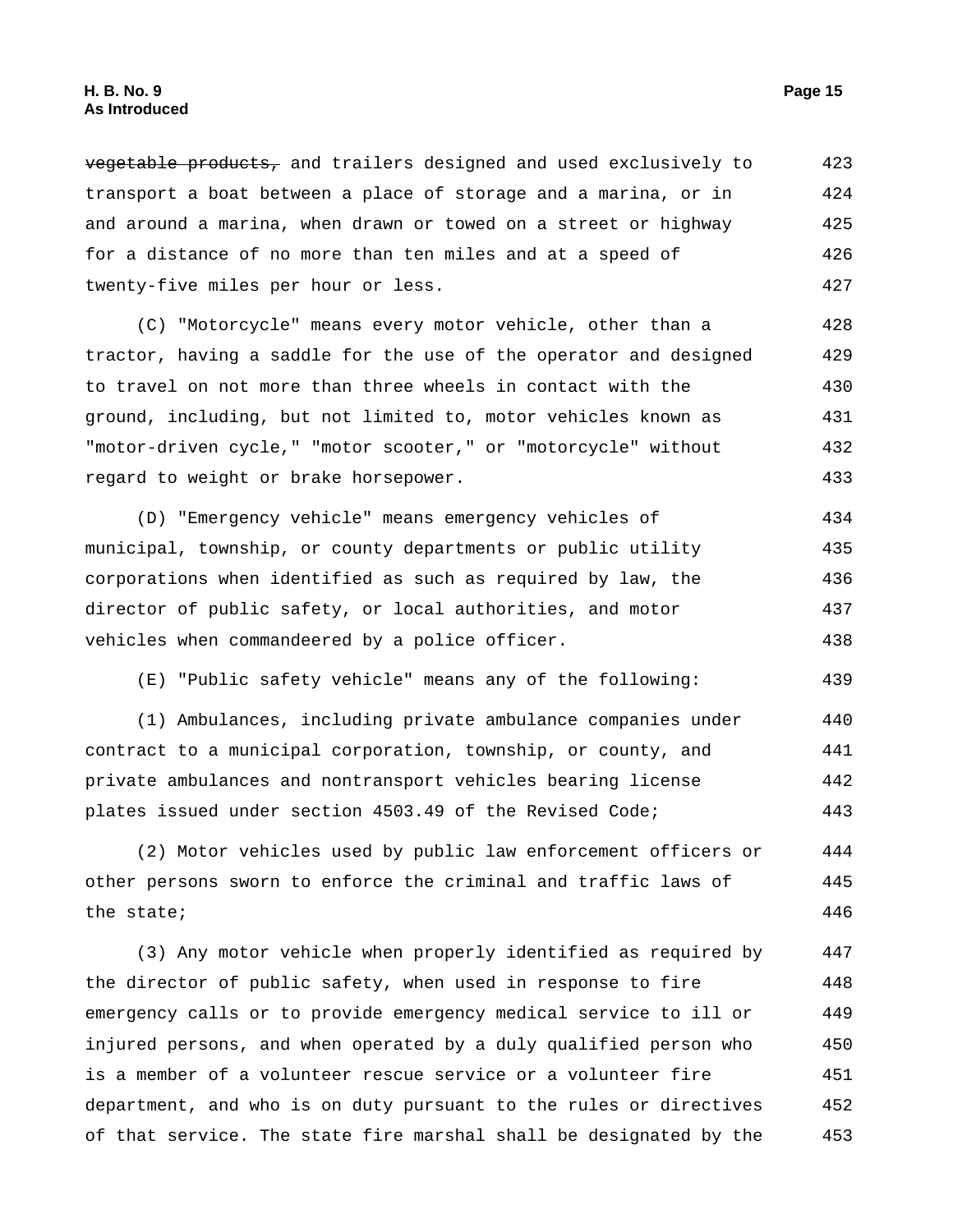director of public safety as the certifying agency for all public safety vehicles described in division (E)(3) of this section. 454 455

(4) Vehicles used by fire departments, including motor vehicles when used by volunteer fire fighters responding to emergency calls in the fire department service when identified as required by the director of public safety. 456 457 458 459

Any vehicle used to transport or provide emergency medical service to an ill or injured person, when certified as a public safety vehicle, shall be considered a public safety vehicle when transporting an ill or injured person to a hospital regardless of whether such vehicle has already passed a hospital. 460 461 462 463 464

(5) Vehicles used by the motor carrier enforcement unit for the enforcement of orders and rules of the public utilities commission as specified in section 5503.34 of the Revised Code. 465 466 467

(F) "School bus" means every bus designed for carrying more than nine passengers that is owned by a public, private, or governmental agency or institution of learning and operated for the transportation of children to or from a school session or a school function, or owned by a private person and operated for compensation for the transportation of children to or from a school session or a school function, provided "school bus" does not include a bus operated by a municipally owned transportation system, a mass transit company operating exclusively within the territorial limits of a municipal corporation, or within such limits and the territorial limits of municipal corporations immediately contiguous to such municipal corporation, nor a common passenger carrier certified by the public utilities commission unless such bus is devoted exclusively to the transportation of children to and from a school session or a school function, and "school bus" does not include a van or bus used by a licensed child day-care center or type A family day-care home to transport children from the child day-care center or type A family day-care 468 469 470 471 472 473 474 475 476 477 478 479 480 481 482 483 484 485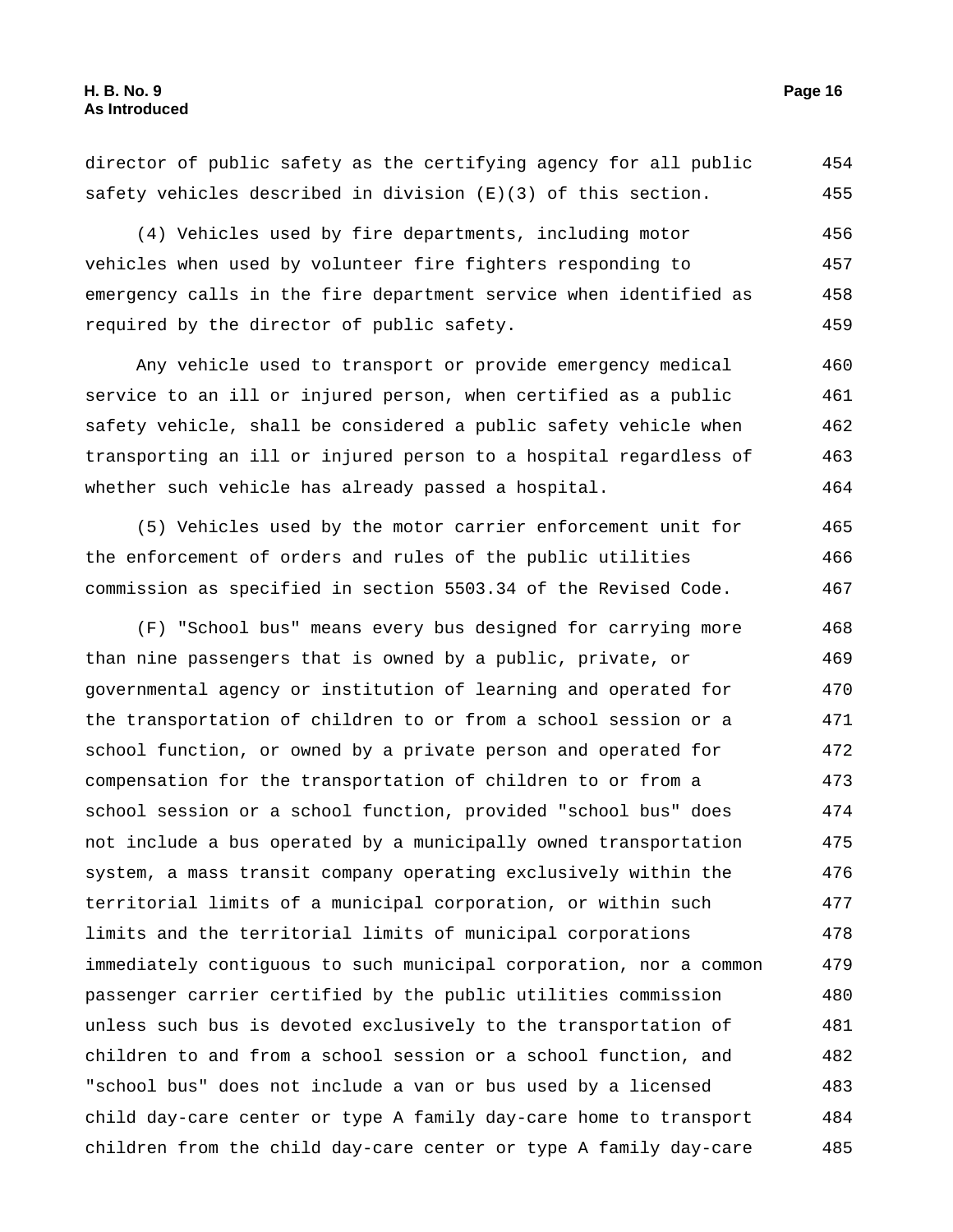home to a school if the van or bus does not have more than fifteen children in the van or bus at any time. 486 487

(G) "Bicycle" means every device, other than a tricycle designed solely for use as a play vehicle by a child, propelled solely by human power upon which any person may ride having either two tandem wheels, or one wheel in the front and two wheels in the rear, any of which is more than fourteen inches in diameter. 488 489 490 491 492

(H) "Motorized bicycle" means any vehicle having either two tandem wheels or one wheel in the front and two wheels in the rear, that is capable of being pedaled and is equipped with a helper motor of not more than fifty cubic centimeters piston displacement that produces no more than one brake horsepower and is capable of propelling the vehicle at a speed of no greater than twenty miles per hour on a level surface. 493 494 495 496 497 498 499

(I) "Commercial tractor" means every motor vehicle having motive power designed or used for drawing other vehicles and not so constructed as to carry any load thereon, or designed or used for drawing other vehicles while carrying a portion of such other vehicles, or load thereon, or both. 500 501 502 503 504

(J) "Agricultural tractor" means every self-propelling vehicle designed or used for drawing other vehicles or wheeled machinery but having no provision for carrying loads independently of such other vehicles, and used principally for agricultural purposes. 505 506 507 508 509

(K) "Truck" means every motor vehicle, except trailers and semitrailers, designed and used to carry property. 510 511

(L) "Bus" means every motor vehicle designed for carrying more than nine passengers and used for the transportation of persons other than in a ridesharing arrangement, and every motor vehicle, automobile for hire, or funeral car, other than a taxicab or motor vehicle used in a ridesharing arrangement, designed and 512 513 514 515 516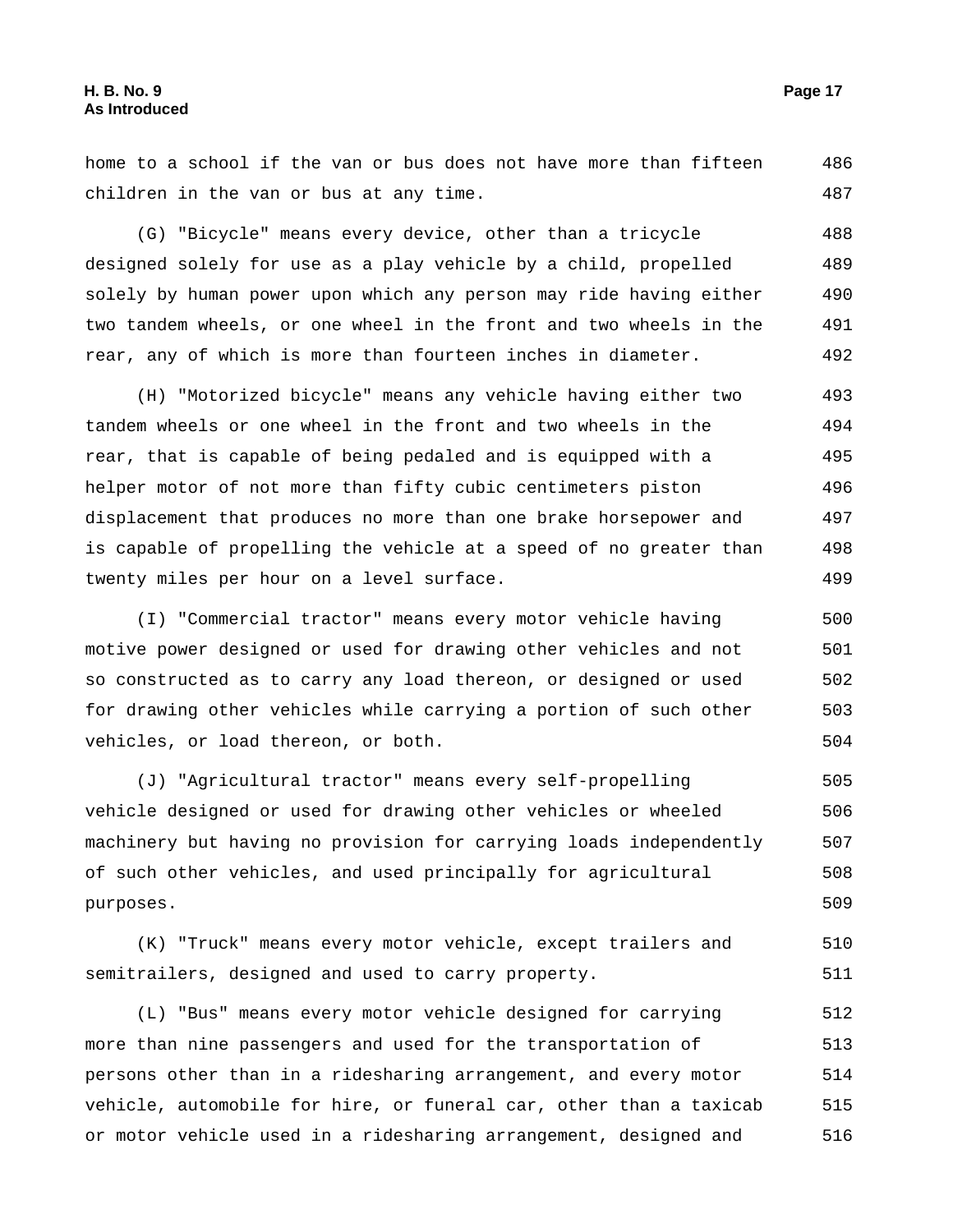used for the transportation of persons for compensation.  $517$ 

(M) "Trailer" means every vehicle designed or used for carrying persons or property wholly on its own structure and for being drawn by a motor vehicle, including any such vehicle when formed by or operated as a combination of a "semitrailer" and a vehicle of the dolly type, such as that commonly known as a "trailer dolly," a vehicle used to transport agricultural produce or agricultural production materials between a local place of storage or supply and the farm when drawn or towed on a street or highway at a speed greater than twenty-five miles per hour, and a vehicle designed and used exclusively to transport a boat between a place of storage and a marina, or in and around a marina, when drawn or towed on a street or highway for a distance of more than ten miles or at a speed of more than twenty-five miles per hour. 518 519 520 521 522 523 524 525 526 527 528 529 530

(N) "Semitrailer" means every vehicle designed or used for carrying persons or property with another and separate motor vehicle so that in operation a part of its own weight or that of its load, or both, rests upon and is carried by another vehicle. 531 532 533 534

(O) "Pole trailer" means every trailer or semitrailer attached to the towing vehicle by means of a reach, pole, or by being boomed or otherwise secured to the towing vehicle, and ordinarily used for transporting long or irregular shaped loads such as poles, pipes, or structural members capable, generally, of sustaining themselves as beams between the supporting connections. 535 536 537 538 539 540

(P) "Railroad" means a carrier of persons or property operating upon rails placed principally on a private right-of-way. 541 542

(Q) "Railroad train" means a steam engine or an electric or other motor, with or without cars coupled thereto, operated by a railroad. 543 544 545

(R) "Streetcar" means a car, other than a railroad train, for transporting persons or property, operated upon rails principally 546 547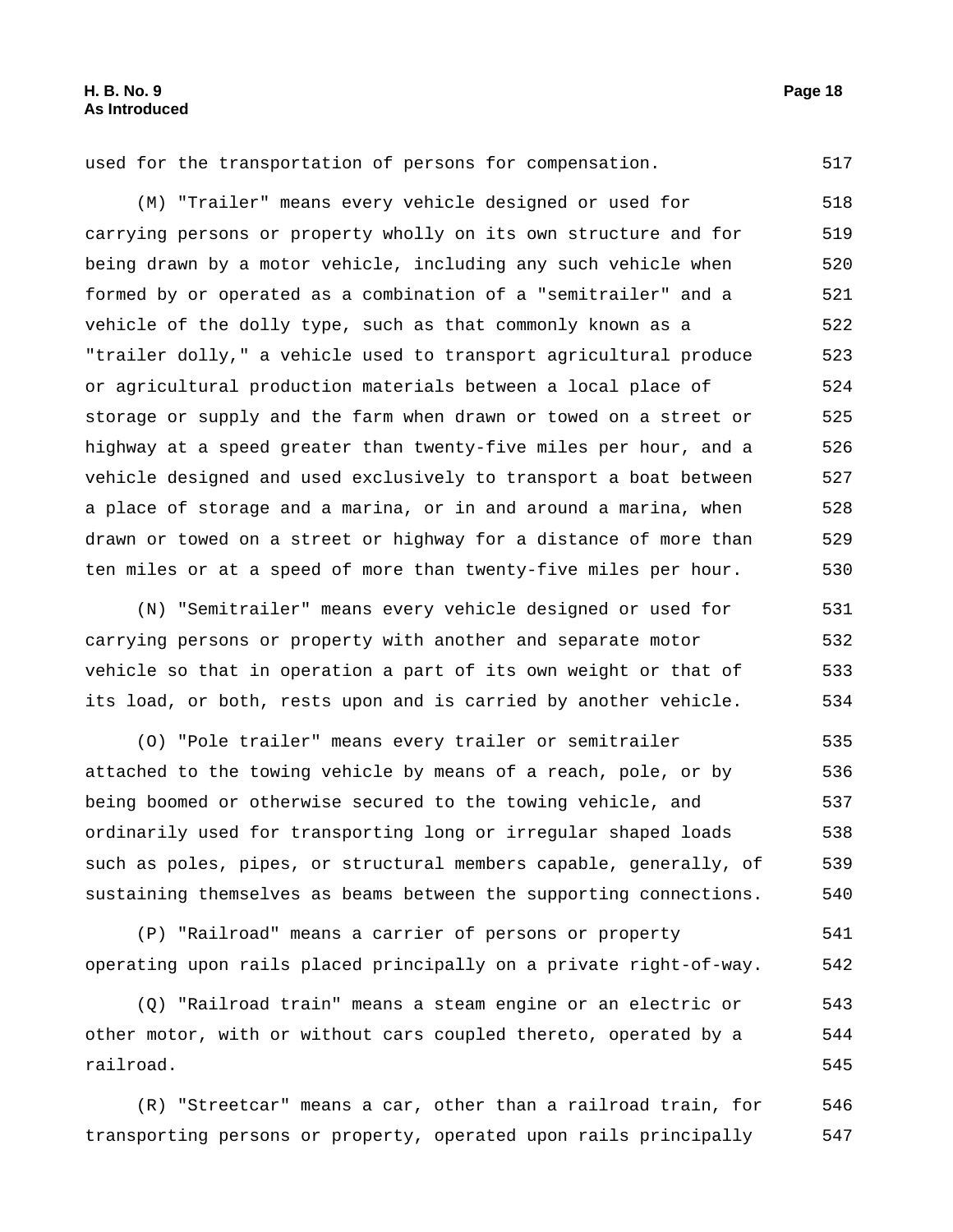within a street or highway. 548

(S) "Trackless trolley" means every car that collects its power from overhead electric trolley wires and that is not operated upon rails or tracks. 549 550 551

(T) "Explosives" means any chemical compound or mechanical mixture that is intended for the purpose of producing an explosion that contains any oxidizing and combustible units or other ingredients in such proportions, quantities, or packing that an ignition by fire, by friction, by concussion, by percussion, or by a detonator of any part of the compound or mixture may cause such a sudden generation of highly heated gases that the resultant gaseous pressures are capable of producing destructive effects on contiguous objects, or of destroying life or limb. Manufactured articles shall not be held to be explosives when the individual units contain explosives in such limited quantities, of such nature, or in such packing, that it is impossible to procure a simultaneous or a destructive explosion of such units, to the injury of life, limb, or property by fire, by friction, by concussion, by percussion, or by a detonator, such as fixed ammunition for small arms, firecrackers, or safety fuse matches. 552 553 554 555 556 557 558 559 560 561 562 563 564 565 566 567

(U) "Flammable liquid" means any liquid that has a flash point of seventy degrees Fahrenheit fahrenheit, or less, as determined by a tagliabue or equivalent closed cup test device. 568 569 570

(V) "Gross weight" means the weight of a vehicle plus the weight of any load thereon. 571 572

(W) "Person" means every natural person, firm, co-partnership, association, or corporation. 573 574

(X) "Pedestrian" means any natural person afoot. 575

(Y) "Driver or operator" means every person who drives or is in actual physical control of a vehicle, trackless trolley, or streetcar. 576 577 578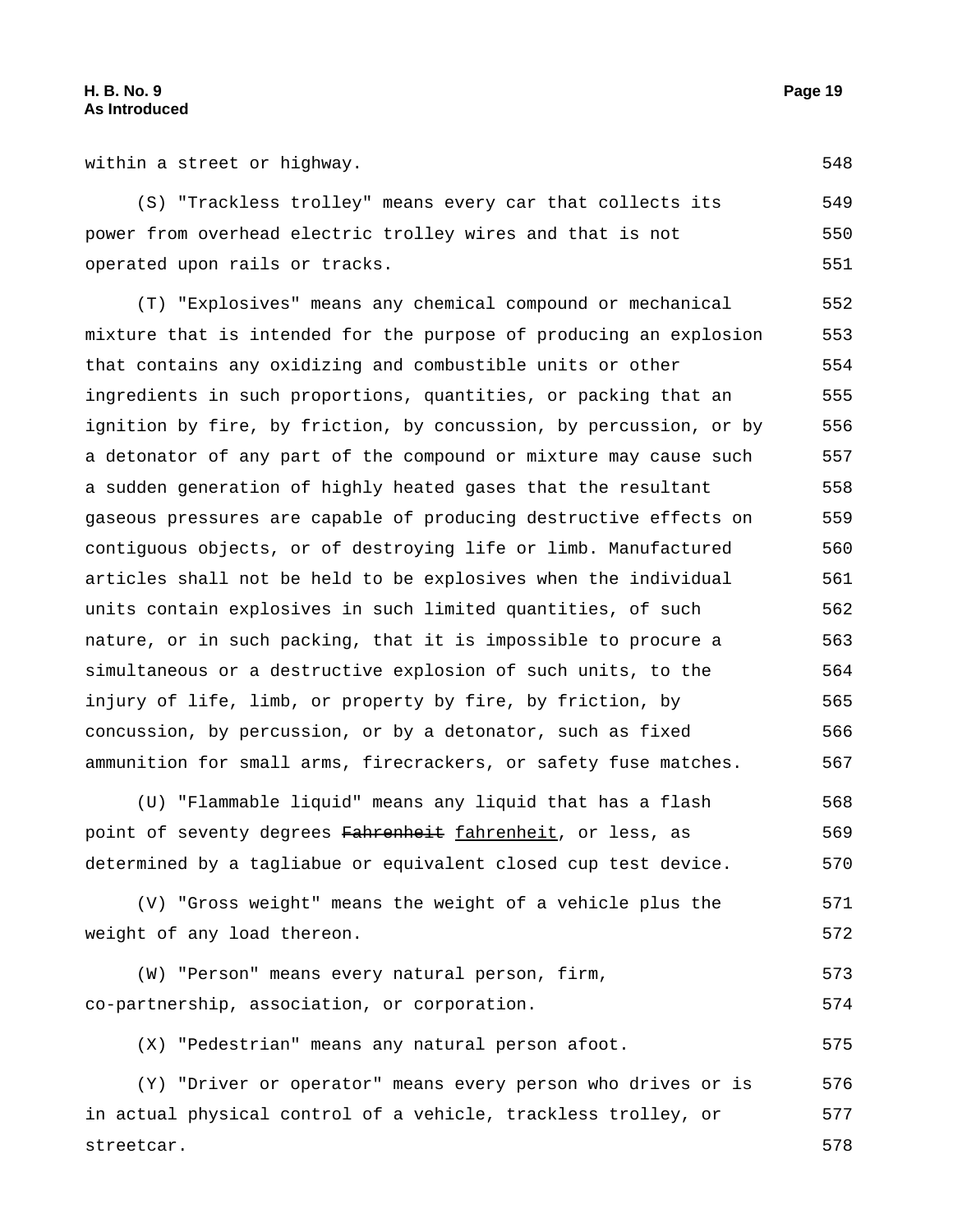regulations.

(Z) "Police officer" means every officer authorized to direct or regulate traffic, or to make arrests for violations of traffic 579 580

(AA) "Local authorities" means every county, municipal, and other local board or body having authority to adopt police regulations under the constitution and laws of this state. 582 583 584

(BB) "Street" or "highway" means the entire width between the boundary lines of every way open to the use of the public as a thoroughfare for purposes of vehicular travel. 585 586 587

(CC) "Controlled-access highway" means every street or highway in respect to which owners or occupants of abutting lands and other persons have no legal right of access to or from the same except at such points only and in such manner as may be determined by the public authority having jurisdiction over such street or highway. 588 589 590 591 592 593

(DD) "Private road or driveway" means every way or place in private ownership used for vehicular travel by the owner and those having express or implied permission from the owner but not by other persons. 594 595 596 597

(EE) "Roadway" means that portion of a highway improved, designed, or ordinarily used for vehicular travel, except the berm or shoulder. If a highway includes two or more separate roadways the term "roadway" means any such roadway separately but not all such roadways collectively. 598 599 600 601 602

(FF) "Sidewalk" means that portion of a street between the curb lines, or the lateral lines of a roadway, and the adjacent property lines, intended for the use of pedestrians. 603 604 605

(GG) "Laned highway" means a highway the roadway of which is divided into two or more clearly marked lanes for vehicular traffic. 606 607 608

581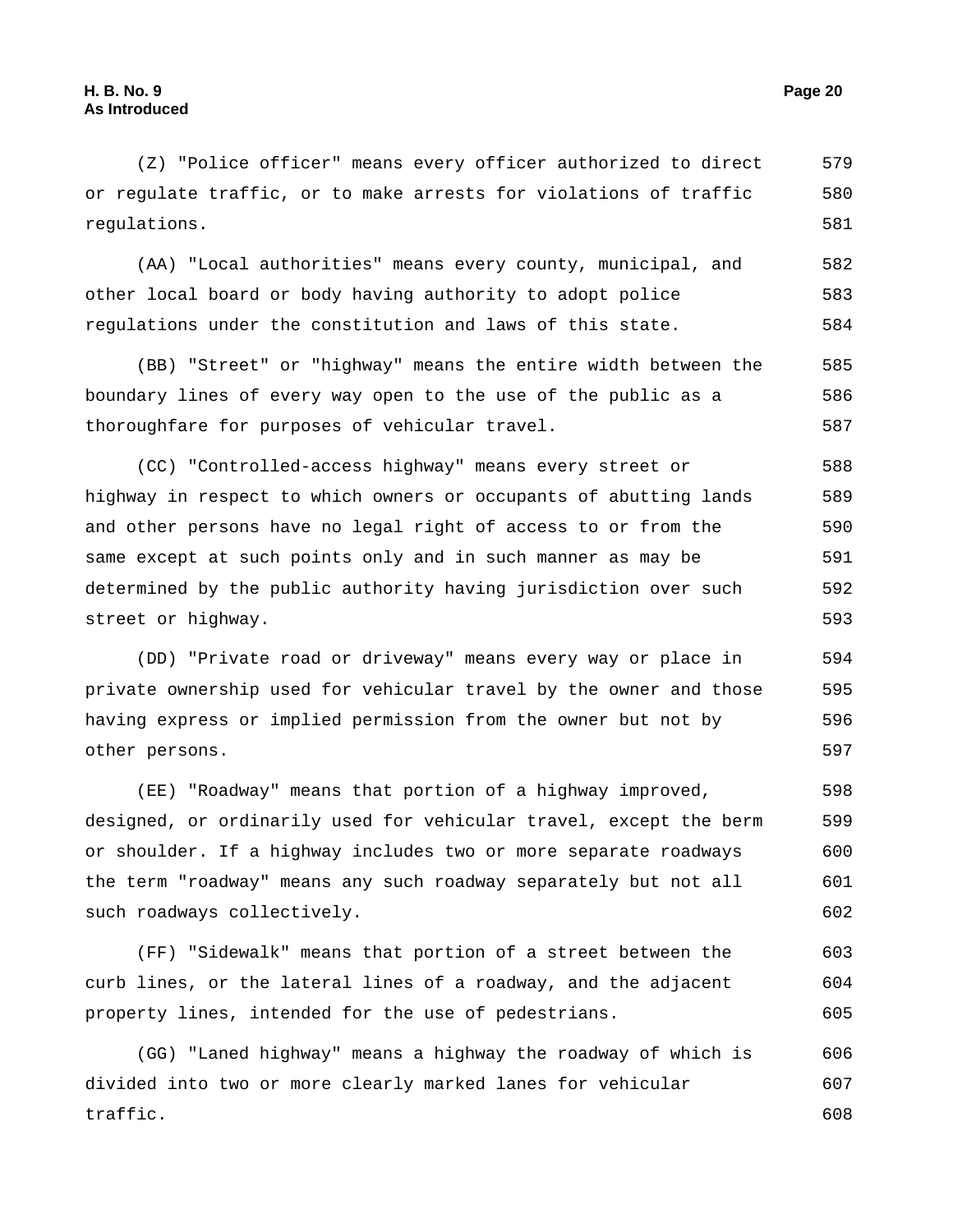### **H. B. No. 9 Page 21 As Introduced**

| (HH) "Through highway" means every street or highway as            | 609 |
|--------------------------------------------------------------------|-----|
| provided in section 4511.65 of the Revised Code.                   | 610 |
| (II) "State highway" means a highway under the jurisdiction        | 611 |
| of the department of transportation, outside the limits of         | 612 |
| municipal corporations, provided that the authority conferred upon | 613 |
| the director of transportation in section 5511.01 of the Revised   | 614 |
| Code to erect state highway route markers and signs directing      | 615 |
| traffic shall not be modified by sections 4511.01 to 4511.79 and   | 616 |
| 4511.99 of the Revised Code.                                       | 617 |
| (JJ) "State route" means every highway that is designated          | 618 |
| with an official state route number and so marked.                 | 619 |
| (KK) "Intersection" means:                                         | 620 |
| (1) The area embraced within the prolongation or connection        | 621 |
| of the lateral curb lines, or, if none, then the lateral boundary  | 622 |
| lines of the roadways of two highways which join one another at,   | 623 |
| or approximately at, right angles, or the area within which        | 624 |
| vehicles traveling upon different highways joining at any other    | 625 |
| angle may come in conflict.                                        | 626 |
| (2) Where a highway includes two roadways thirty feet or more      | 627 |
| apart, then every crossing of each roadway of such divided highway | 628 |
| by an intersecting highway shall be regarded as a separate         | 629 |
| intersection. If an intersecting highway also includes two         | 630 |
| roadways thirty feet or more apart, then every crossing of two     | 631 |
| roadways of such highways shall be regarded as a separate          | 632 |
| intersection.                                                      | 633 |
| (3) The junction of an alley with a street or highway, or          | 634 |
| with another alley, shall not constitute an intersection.          | 635 |
| (LL) "Crosswalk" means:                                            | 636 |
| (1) That part of a roadway at intersections ordinarily             | 637 |
| included within the real or projected prolongation of property     | 638 |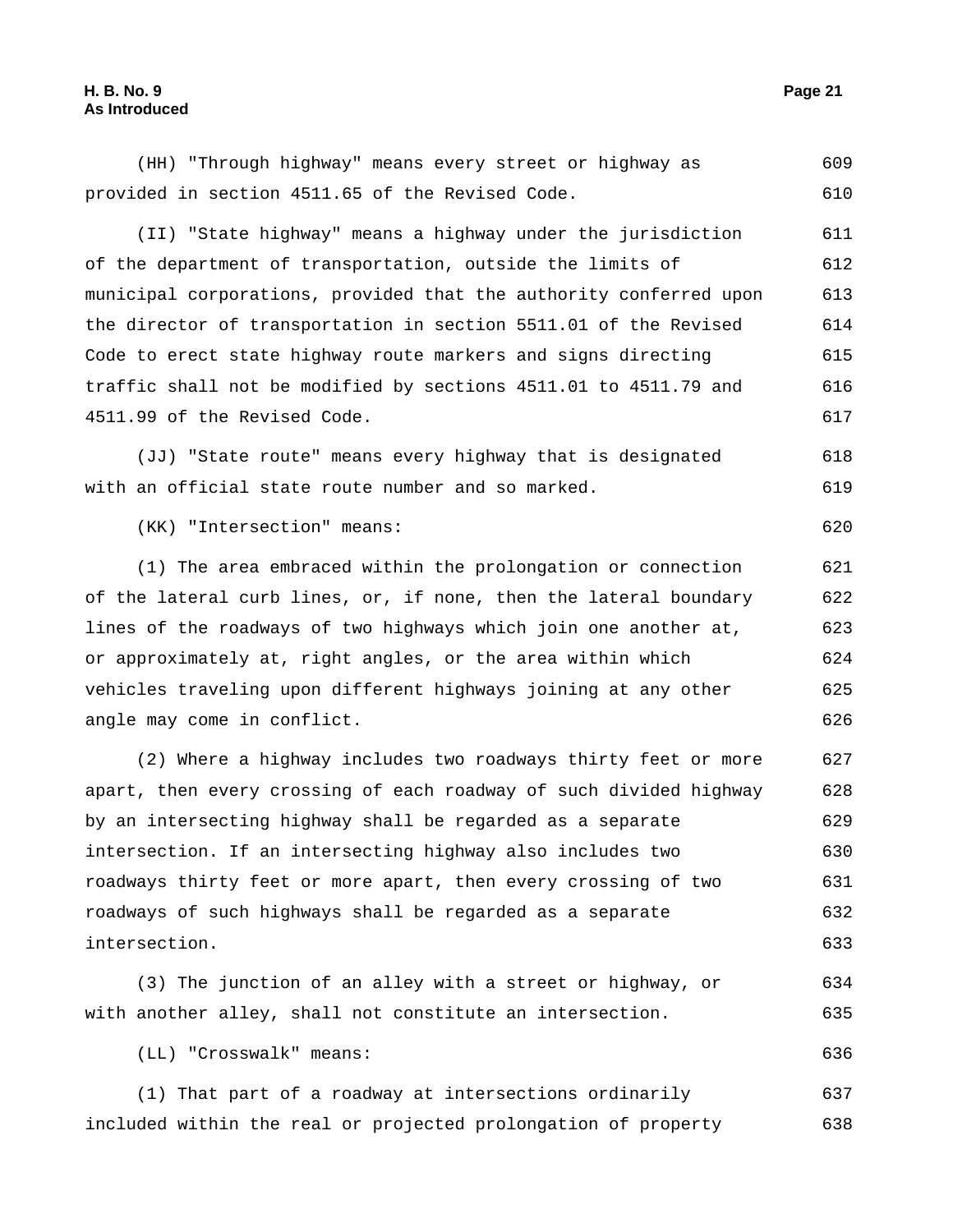#### **H. B. No. 9 Page 22 As Introduced**

| lines and curb lines or, in the absence of curbs, the edges of the |
|--------------------------------------------------------------------|
| traversable roadway;                                               |
| (2) Any portion of a roadway at an intersection or elsewhere,      |
| distinctly indicated for pedestrian crossing by lines or other     |

markings on the surface;

(3) Notwithstanding divisions (LL)(1) and (2) of this section, there shall not be a crosswalk where local authorities have placed signs indicating no crossing. 644 645 646

(MM) "Safety zone" means the area or space officially set apart within a roadway for the exclusive use of pedestrians and protected or marked or indicated by adequate signs as to be plainly visible at all times. 647 648 649 650

(NN) "Business district" means the territory fronting upon a street or highway, including the street or highway, between successive intersections within municipal corporations where fifty per cent or more of the frontage between such successive intersections is occupied by buildings in use for business, or within or outside municipal corporations where fifty per cent or more of the frontage for a distance of three hundred feet or more is occupied by buildings in use for business, and the character of such territory is indicated by official traffic control devices. 651 652 653 654 655 656 657 658 659

(OO) "Residence district" means the territory, not comprising a business district, fronting on a street or highway, including the street or highway, where, for a distance of three hundred feet or more, the frontage is improved with residences or residences and buildings in use for business. 660 661 662 663 664

(PP) "Urban district" means the territory contiguous to and including any street or highway which is built up with structures devoted to business, industry, or dwelling houses situated at intervals of less than one hundred feet for a distance of a quarter of a mile or more, and the character of such territory is 665 666 667 668 669

639 640

641 642

643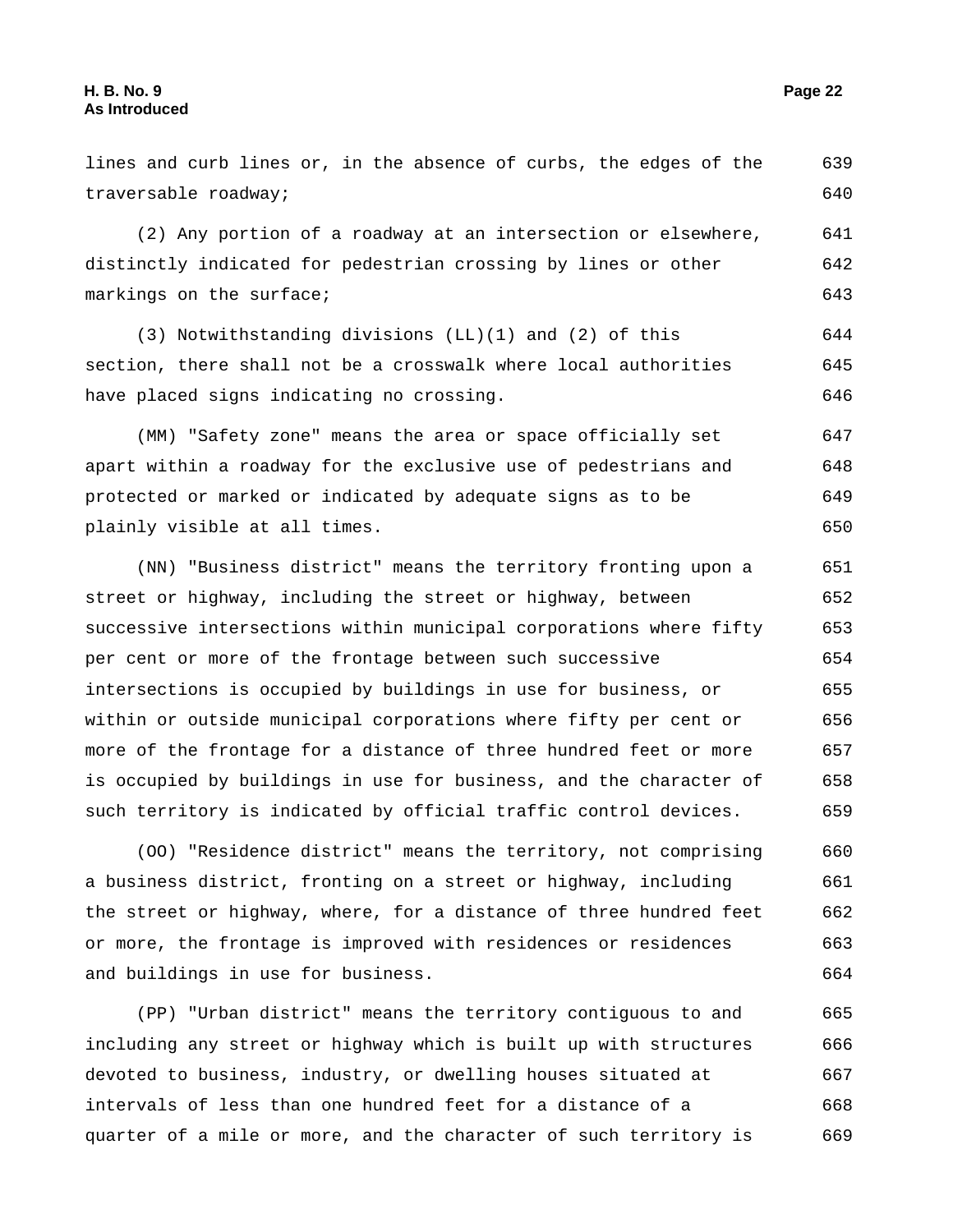indicated by official traffic control devices. 670

(QQ) "Traffic control devices" means all flaggers, signs, signals, markings, and devices placed or erected by authority of a public body or official having jurisdiction, for the purpose of regulating, warning, or guiding traffic, including signs denoting names of streets and highways. 671 672 673 674 675

(RR) "Traffic control signal" means any device, whether manually, electrically, or mechanically operated, by which traffic is alternately directed to stop, to proceed, to change direction, or not to change direction. 676 677 678 679

(SS) "Railroad sign or signal" means any sign, signal, or device erected by authority of a public body or official or by a railroad and intended to give notice of the presence of railroad tracks or the approach of a railroad train. 680 681 682 683

(TT) "Traffic" means pedestrians, ridden or herded animals, vehicles, streetcars, trackless trolleys, and other devices, either singly or together, while using any highway for purposes of travel. 684 685 686 687

(UU) "Right-of-way" means either of the following, as the context requires: 688 689

(1) The right of a vehicle, streetcar, trackless trolley, or pedestrian to proceed uninterruptedly in a lawful manner in the direction in which it or the individual is moving in preference to another vehicle, streetcar, trackless trolley, or pedestrian approaching from a different direction into its or the individual's path; 690 691 692 693 694 695

(2) A general term denoting land, property, or the interest therein, usually in the configuration of a strip, acquired for or devoted to transportation purposes. When used in this context, right-of-way includes the roadway, shoulders or berm, ditch, and slopes extending to the right-of-way limits under the control of 696 697 698 699 700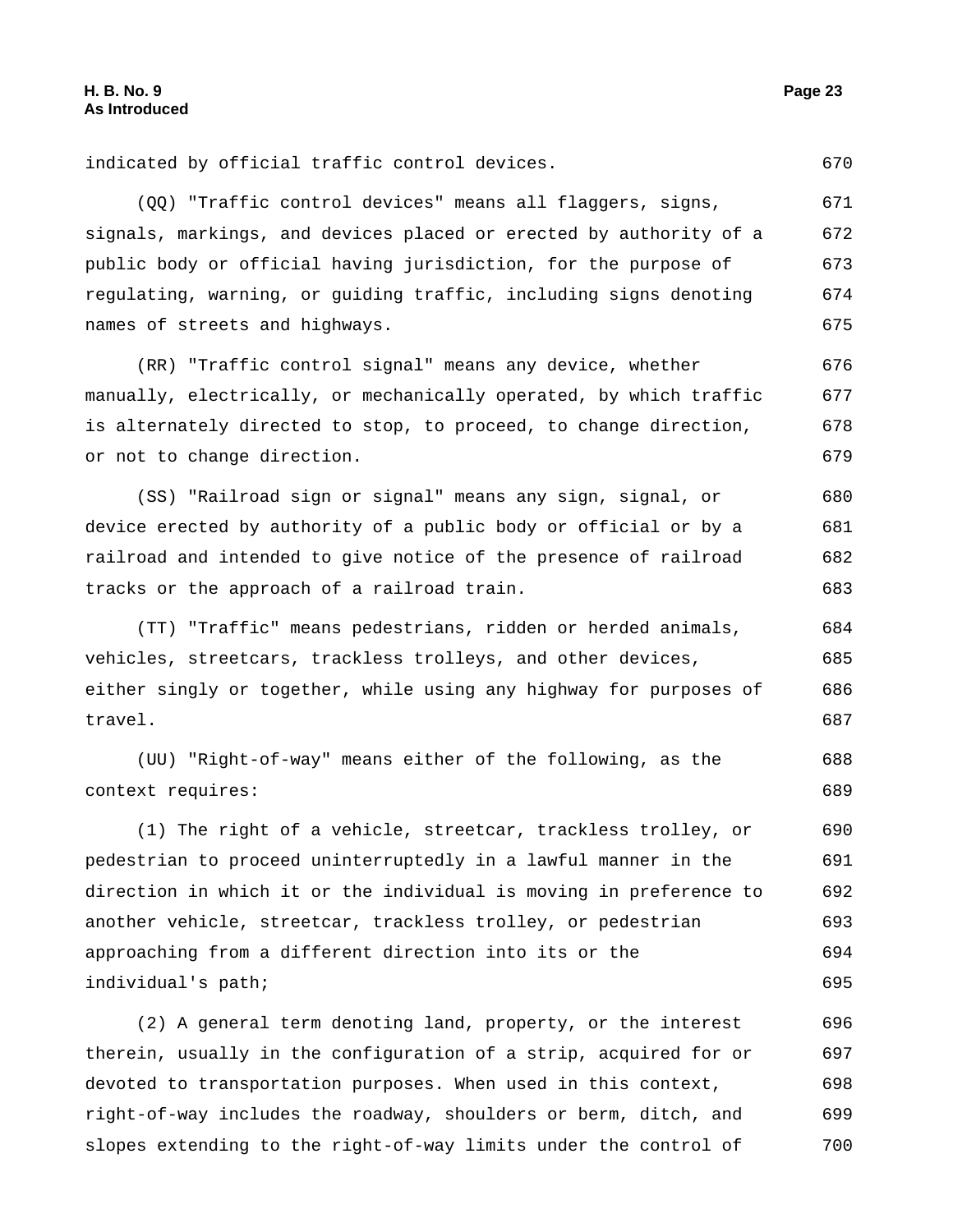the state or local authority. The state or  $\frac{701}{200}$ 

(VV) "Rural mail delivery vehicle" means every vehicle used to deliver United States mail on a rural mail delivery route. 702 703

(WW) "Funeral escort vehicle" means any motor vehicle, including a funeral hearse, while used to facilitate the movement of a funeral procession. 704 705 706

(XX) "Alley" means a street or highway intended to provide access to the rear or side of lots or buildings in urban districts and not intended for the purpose of through vehicular traffic, and includes any street or highway that has been declared an "alley" by the legislative authority of the municipal corporation in which such street or highway is located. 707 708 709 710 711 712

(YY) "Freeway" means a divided multi-lane highway for through traffic with all crossroads separated in grade and with full control of access. 713 714 715

(ZZ) "Expressway" means a divided arterial highway for through traffic with full or partial control of access with an excess of fifty per cent of all crossroads separated in grade. 716 717 718

(AAA) "Thruway" means a through highway whose entire roadway is reserved for through traffic and on which roadway parking is prohibited. 719 720 721

(BBB) "Stop intersection" means any intersection at one or more entrances of which stop signs are erected. 722 723

(CCC) "Arterial street" means any United States or state numbered route, controlled access highway, or other major radial or circumferential street or highway designated by local authorities within their respective jurisdictions as part of a major arterial system of streets or highways. 724 725 726 727 728

(DDD) "Ridesharing arrangement" means the transportation of persons in a motor vehicle where such transportation is incidental 729 730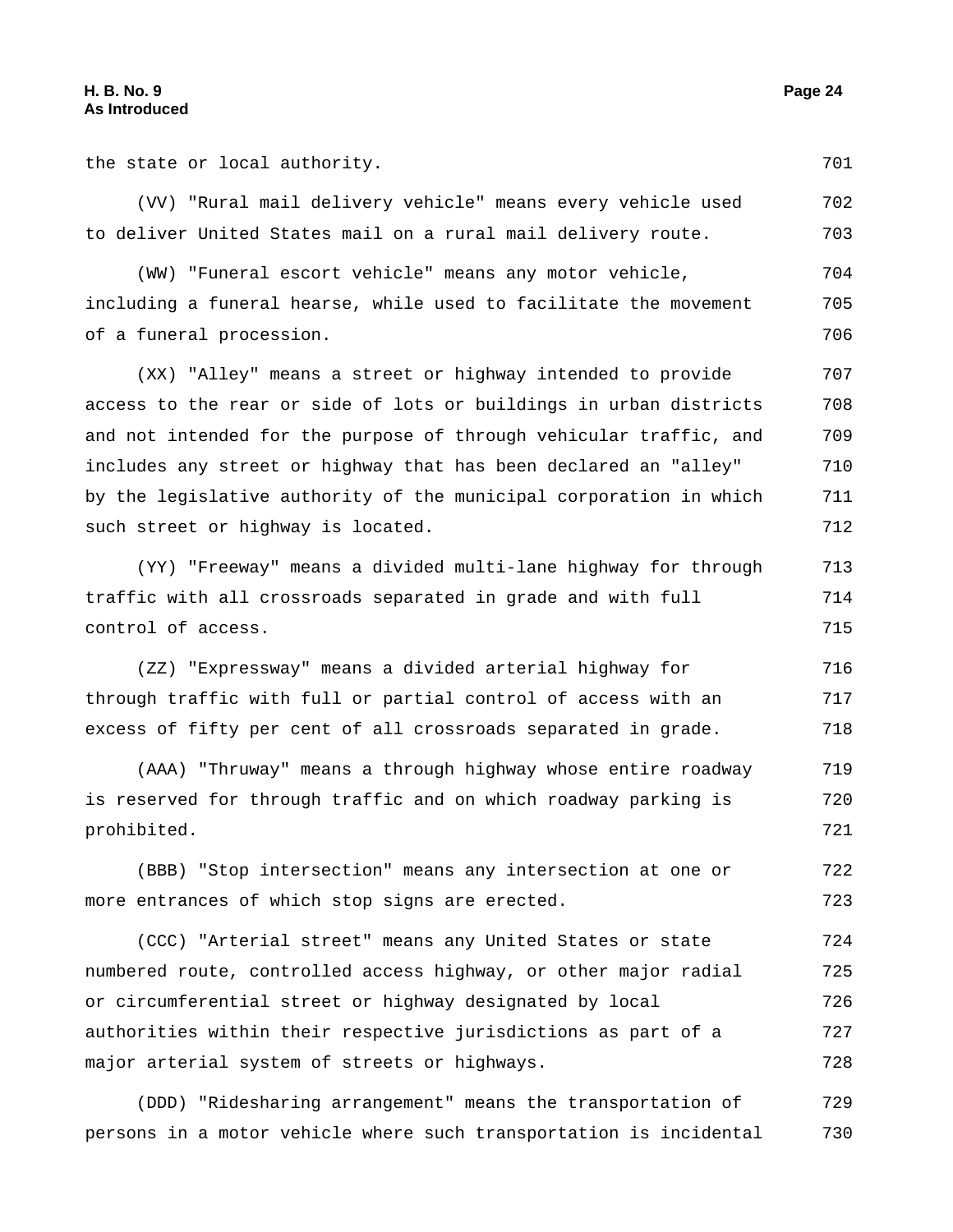(EEE) "Motorized wheelchair" means any self-propelled vehicle designed for, and used by, a handicapped person and that is incapable of a speed in excess of eight miles per hour. 733 734 735

(FFF) "Child day-care center" and "type A family day-care home" have the same meanings as in section 5104.01 of the Revised Code. 736 737 738

(GGG) "Multi-wheel agricultural tractor" means a type of agricultural tractor that has two or more wheels or tires on each side of one axle at the rear of the tractor, is designed or used for drawing other vehicles or wheeled machinery, has no provision for carrying loads independently of the drawn vehicles or machinery, and is used principally for agricultural purposes. 739 740 741 742 743 744

(HHH) "Operate" means to cause or have caused movement of a vehicle, streetcar, or trackless trolley. 745 746

(III) "Predicate motor vehicle or traffic offense" means any of the following: 747 748

(1) A violation of section 4511.03, 4511.051, 4511.12, 4511.132, 4511.16, 4511.20, 4511.201, 4511.21, 4511.211, 4511.213, 4511.22, 4511.23, 4511.25, 4511.26, 4511.27, 4511.28, 4511.29, 4511.30, 4511.31, 4511.32, 4511.33, 4511.34, 4511.35, 4511.36, 4511.37, 4511.38, 4511.39, 4511.40, 4511.41, 4511.42, 4511.43, 4511.431, 4511.432, 4511.44, 4511.441, 4511.451, 4511.452, 4511.46, 4511.47, 4511.48, 4511.481, 4511.49, 4511.50, 4511.511, 4511.53, 4511.54, 4511.55, 4511.56, 4511.57, 4511.58, 4511.59, 4511.60, 4511.61, 4511.64, 4511.66, 4511.661, 4511.68, 4511.70, 4511.701, 4511.71, 4511.711, 4511.712, 4511.713, 4511.72, 4511.73, 4511.763, 4511.771, 4511.78, or 4511.84 of the Revised Code; 749 750 751 752 753 754 755 756 757 758 759

(2) A violation of division (A)(2) of section 4511.17, divisions (A) to (D) of section 4511.51, or division (A) of 760 761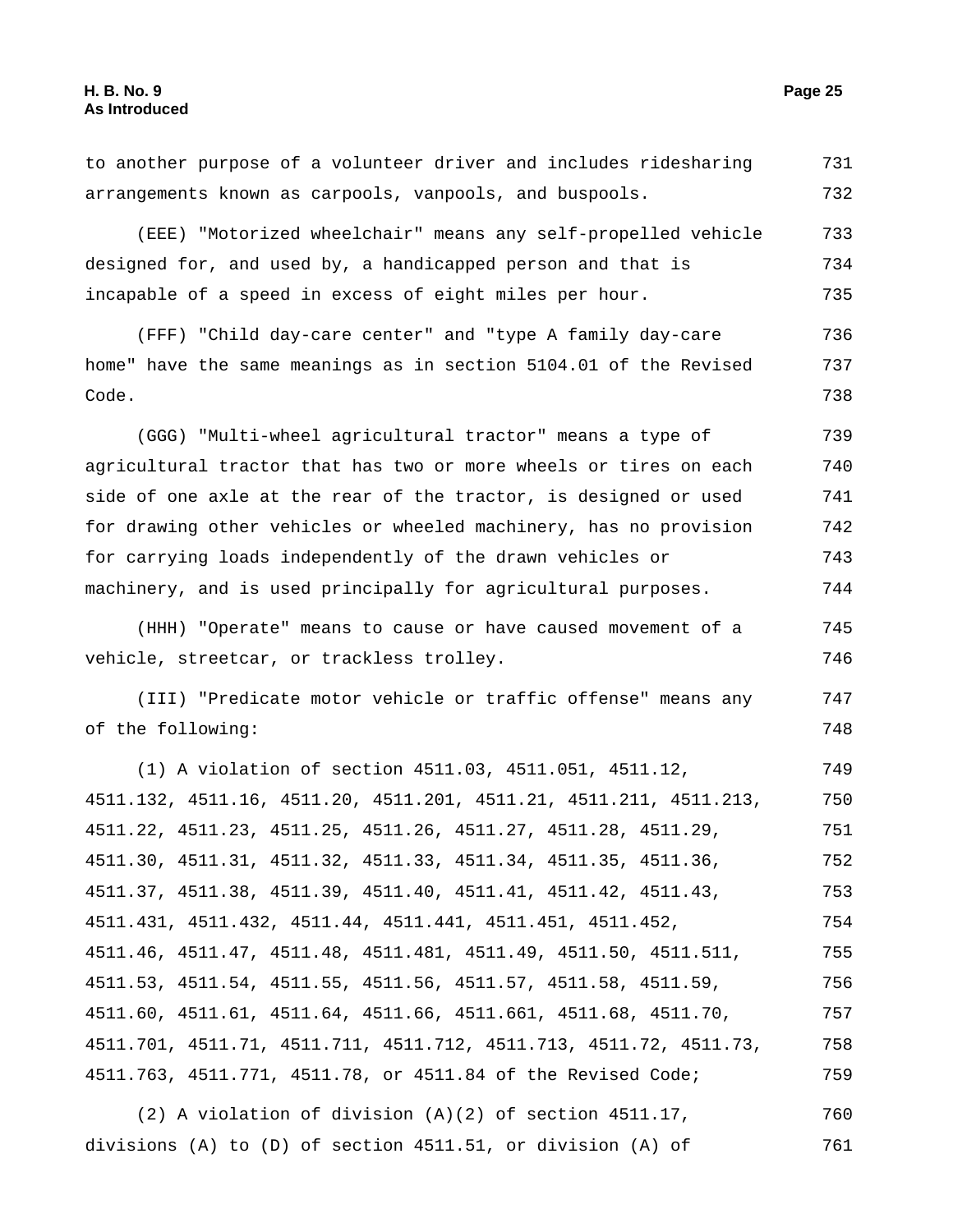section 4511.74 of the Revised Code; 762

(3) A violation of any provision of sections 4511.01 to 4511.76 of the Revised Code for which no penalty otherwise is provided in the section that contains the provision violated; 763 764 765

(4) A violation of a municipal ordinance that is substantially similar to any section or provision set forth or described in division (III)(1), (2), or (3) of this section. 766 767 768

**Sec. 4511.202.** (A) No person shall operate a motor vehicle, trackless trolley, or streetcar, agricultural tractor, or agricultural tractor that is towing, pulling, or otherwise drawing a unit of farm machinery on any street, highway, or property open to the public for vehicular traffic without being in reasonable control of the vehicle, trolley, or streetcar, agricultural tractor, or unit of farm machinery. 769 770 771 772 773 774 775

(B) Whoever violates this section is guilty of operating a motor vehicle or agricultural tractor without being in control of it, a minor misdemeanor. 776 777 778

**Sec. 4513.11.** (A) All vehicles other than bicycles, including animal-drawn vehicles and vehicles referred to in division (G) of section 4513.02 of the Revised Code, not specifically required to be equipped with lamps or other lighting devices by sections 4513.03 to 4513.10 of the Revised Code, shall, at the times specified in section 4513.03 of the Revised Code, be equipped with at least one lamp displaying a white light visible from a distance of not less than one thousand feet to the front of the vehicle, and also shall be equipped with two lamps displaying red light visible from a distance of not less than one thousand feet to the rear of the vehicle, or as an alternative, one lamp displaying a red light visible from a distance of not less than one thousand feet to the rear and two red reflectors visible from all distances 779 780 781 782 783 784 785 786 787 788 789 790 791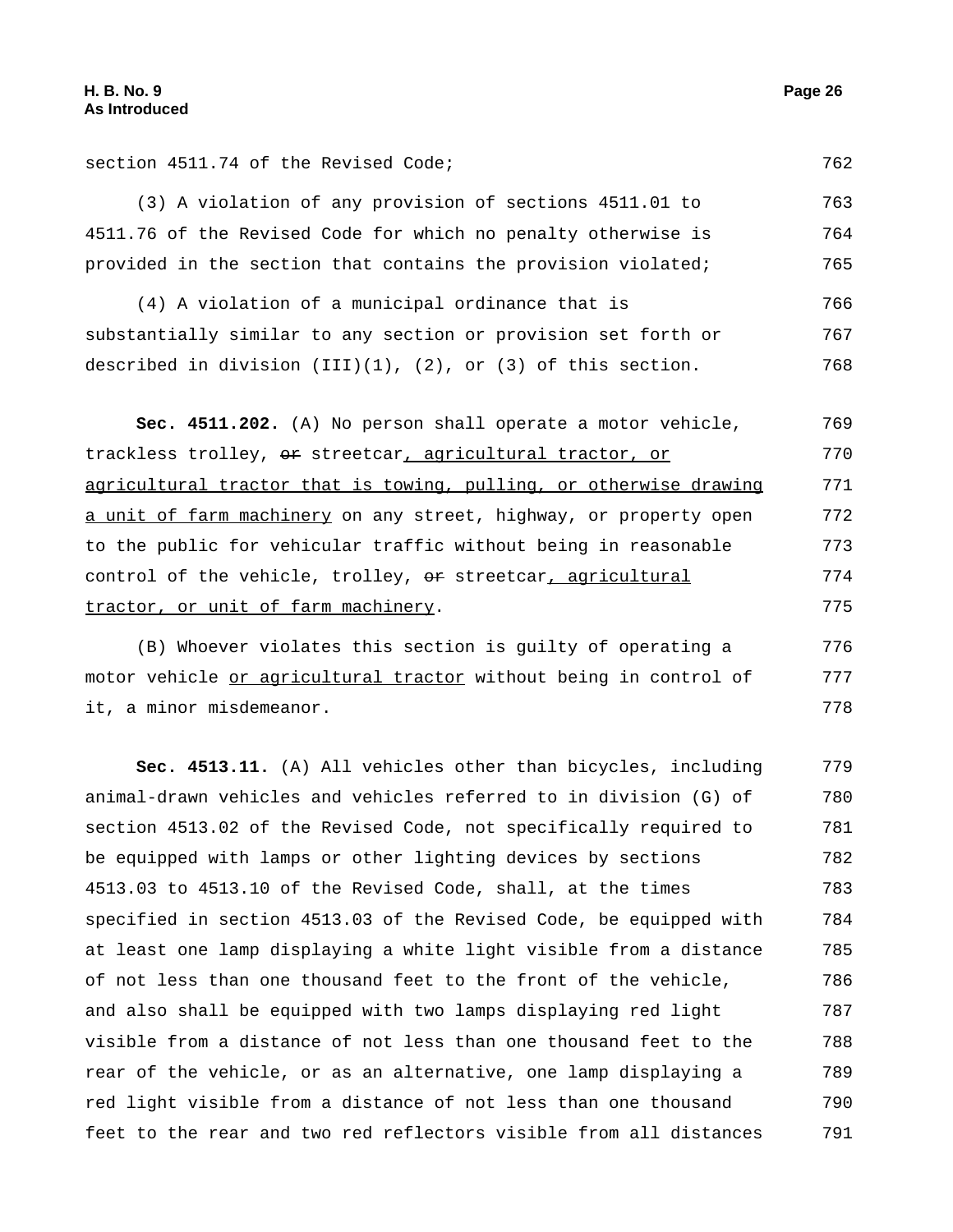of six hundred feet to one hundred feet to the rear when illuminated by the lawful lower beams of headlamps. 792 793

Lamps and reflectors required or authorized by this section shall meet standards adopted by the director of public safety. 794 795

(B) All boat trailers, farm machinery, and other machinery, including all road construction machinery, upon a street or highway, except when being used in actual construction and maintenance work in an area guarded by a flagperson, or where flares are used, or when operating or traveling within the limits of a construction area designated by the director of transportation, a city engineer, or the county engineer of the several counties, when such construction area is marked in accordance with requirements of the director and the manual of uniform traffic control devices, as set forth in section 4511.09 of the Revised Code, which is designed for operation at a speed of twenty-five miles per hour or less shall be operated at a speed not exceeding twenty-five miles per hour, and shall display a triangular slow-moving vehicle emblem (SMV). The emblem shall be mounted so as to be visible from a distance of not less than five hundred feet to the rear. The director of public safety shall adopt standards and specifications for the design and position of mounting the SMV emblem. The standards and specifications for SMV emblems referred to in this section shall correlate with and, so far as possible, conform with those approved by the American society of agricultural engineers. 796 797 798 799 800 801 802 803 804 805 806 807 808 809 810 811 812 813 814 815 816

A unit of farm machinery that is designed by its manufacturer to operate at a speed greater than twenty-five miles per hour may be operated on a street or highway at a speed greater than twenty-five miles per hour provided it is operated in accordance with this section. 817 818 819 820 821

As used in this division, "machinery" does not include any 822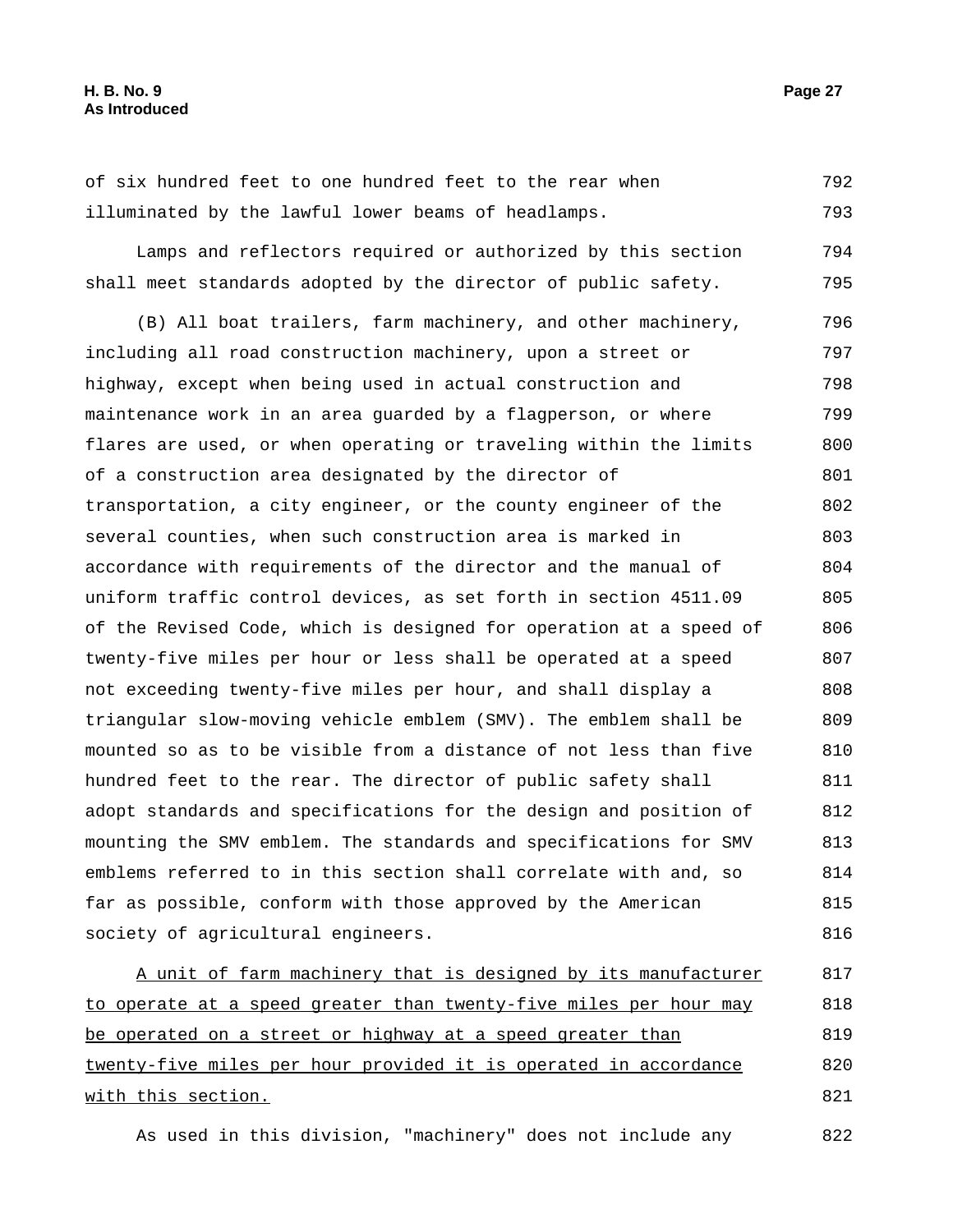vehicle designed to be drawn by an animal. 823

(C) The use of the SMV emblem shall be restricted to animal-drawn vehicles, and to the slow-moving vehicles specified in division (B) of this section operating or traveling within the limits of the highway. Its use on slow-moving vehicles being transported upon other types of vehicles or on any other type of vehicle or stationary object on the highway is prohibited. 824 825 826 827 828 829

 $(D)$ (1) No person shall sell, lease, rent, or operate any boat trailer, farm machinery, or other machinery defined as a slow-moving vehicle in division (B) of this section, except those units designed to be completely mounted on a primary power unit, which is manufactured or assembled on or after April 1, 1966, unless the vehicle is equipped with a slow-moving vehicle emblem mounting device as specified in division (B) of this section. 830 831 832 833 834 835 836

(2) No person shall sell, lease, rent, or operate on a street or highway any unit of farm machinery that is designed by its manufacturer to operate at a speed greater than twenty-five miles per hour unless the unit displays a slow-moving vehicle emblem as specified in division (B) of this section and a speed identification symbol that meets the specifications contained in the American society of agricultural engineers standard ANSI/ASAE S584 JAN2005, agricultural equipment: speed identification symbol (SIS). 837 838 839 840 841 842 843 844 845

(E) Any boat trailer, farm machinery, or other machinery defined as a slow-moving vehicle in division (B) of this section, in addition to the use of the slow-moving vehicle emblem, and any unit of farm machinery that is designed by its manufacturer to operate at a speed greater than twenty-five miles per hour, in addition to the display of a speed identification symbol, may be equipped with a red flashing light that shall be visible from a distance of not less than one thousand feet to the rear at all times specified in section 4513.03 of the Revised Code. When a 846 847 848 849 850 851 852 853 854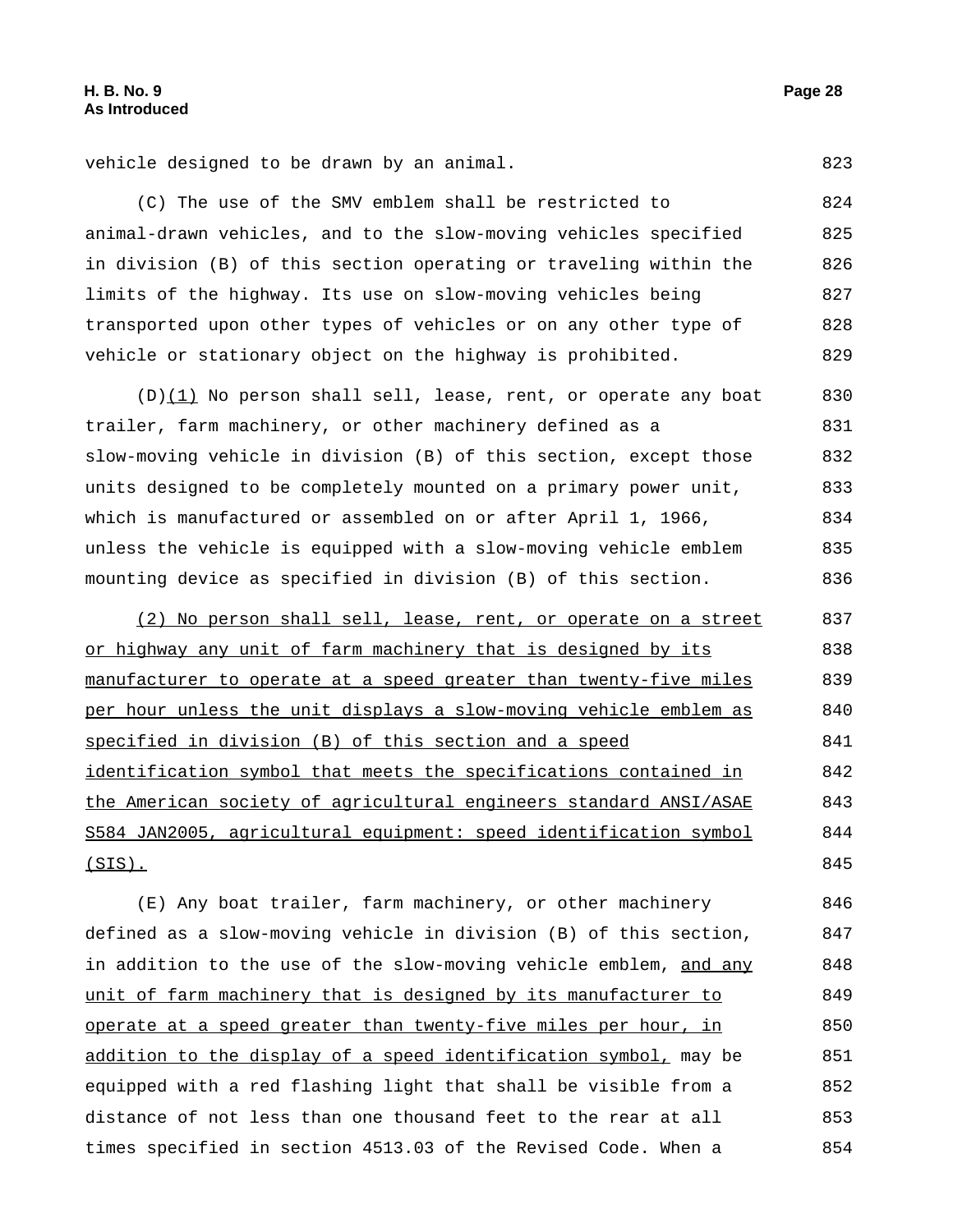| double-faced light is used, it shall display amber light to the    | 855   |
|--------------------------------------------------------------------|-------|
| front and red light to the rear.                                   | 856   |
| In addition to the lights described in this division, farm         | 857   |
| machinery and motor vehicles escorting farm machinery may display  | 858   |
| a flashing, oscillating, or rotating amber light, as permitted by  | 859   |
| section 4513.17 of the Revised Code, and also may display          | 860   |
| simultaneously flashing turn signals or warning lights, as         | 861   |
| permitted by that section.                                         | 862   |
| (F) Every animal-drawn vehicle upon a street or highway shall      | 863   |
| at all times be equipped in one of the following ways:             | 864   |
| (1) With a slow-moving vehicle emblem complying with division      | 865   |
| (B) of this section;                                               | 866   |
| (2) With alternate reflective material complying with rules        | 867   |
| adopted under this division;                                       | 868   |
| (3) With both a slow-moving vehicle emblem and alternate           | 869   |
| reflective material as specified in this division.                 | 870   |
| The director of public safety, subject to Chapter 119. of the      | 871   |
| Revised Code, shall adopt rules establishing standards and         | 872   |
| specifications for the position of mounting of the alternate       | 873   |
| reflective material authorized by this division. The rules shall   | 874   |
| permit, as a minimum, the alternate reflective material to be      | 875   |
| black, gray, or silver in color. The alternate reflective material | 876   |
| shall be mounted on the animal-drawn vehicle so as to be visible,  | 877   |
| at all times specified in section 4513.03 of the Revised Code,     | 878   |
| from a distance of not less than five hundred feet to the rear     | 879   |
| when illuminated by the lawful lower beams of headlamps.           | 880   |
| (C) Fyery unit of farm machinery that is designed by its           | $881$ |

(G) <u>Every unit of farm machinery that is designed by its</u> manufacturer to operate at a speed greater than twenty-five miles per hour shall display a slow-moving vehicle emblem and a speed identification symbol that meets the specifications contained in the American society of agricultural engineers standard ANSI/ASAE 881 882 883 884 885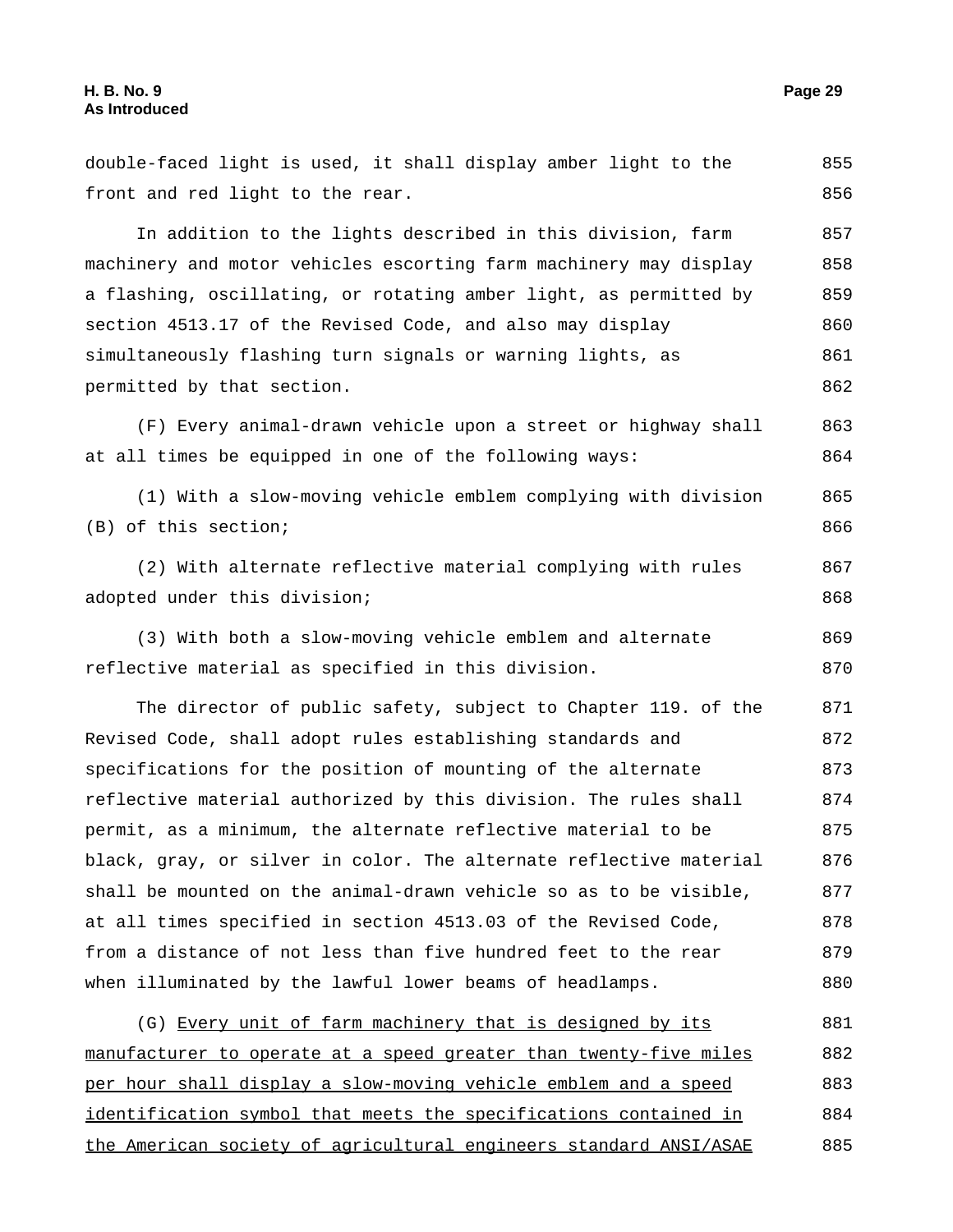less.

| S584 JAN2005, agricultural equipment: speed identification symbol  | 886 |
|--------------------------------------------------------------------|-----|
| (SIS) when the unit is operated upon a street or highway,          | 887 |
| irrespective of the speed at which the unit is operated on the     | 888 |
| street or highway. The speed identification symbol shall indicate  | 889 |
| the maximum speed in miles per hour at which the unit of farm      | 890 |
| machinery is designed by its manufacturer to operate. The display  | 891 |
| of the speed identification symbol shall be in accordance with the | 892 |
| standard prescribed in this division.                              | 893 |
| If an agricultural tractor that is designed by its                 | 894 |
| manufacturer to operate at a speed greater than twenty-five miles  | 895 |
| per hour is being operated on a street or highway at a speed       | 896 |
| greater than twenty-five miles per hour and is towing, pulling, or | 897 |
| otherwise drawing a unit of farm machinery, the unit of farm       | 898 |
| machinery shall display a slow-moving vehicle emblem and a speed   | 899 |
| identification symbol that is the same as the speed identification | 900 |
| symbol that is displayed on the agricultural tractor.              | 901 |
| (H) When an agricultural tractor that is designed by its           | 902 |
| manufacturer to operate at a speed greater than twenty-five miles  | 903 |
| per hour is being operated on a street or highway at a speed       | 904 |
| greater than twenty-five miles per hour, the operator shall        | 905 |
| possess some documentation published or provided by the            | 906 |
| manufacturer indicating the maximum speed in miles per hour at     | 907 |
| which the manufacturer designed the agricultural tractor to        | 908 |
| <u>operate.</u>                                                    | 909 |
| (I) Whoever violates this section shall be punished as             | 910 |
| provided in section 4513.99 of the Revised Code.                   | 911 |
| $(H)$ (J) As used in this section, "boat trailer" means any        | 912 |
| vehicle designed and used exclusively to transport a boat between  | 913 |
| a place of storage and a marina, or in and around a marina, when   | 914 |
| drawn or towed on a street or highway for a distance of no more    | 915 |
| than ten miles and at a speed of twenty-five miles per hour or     | 916 |

917